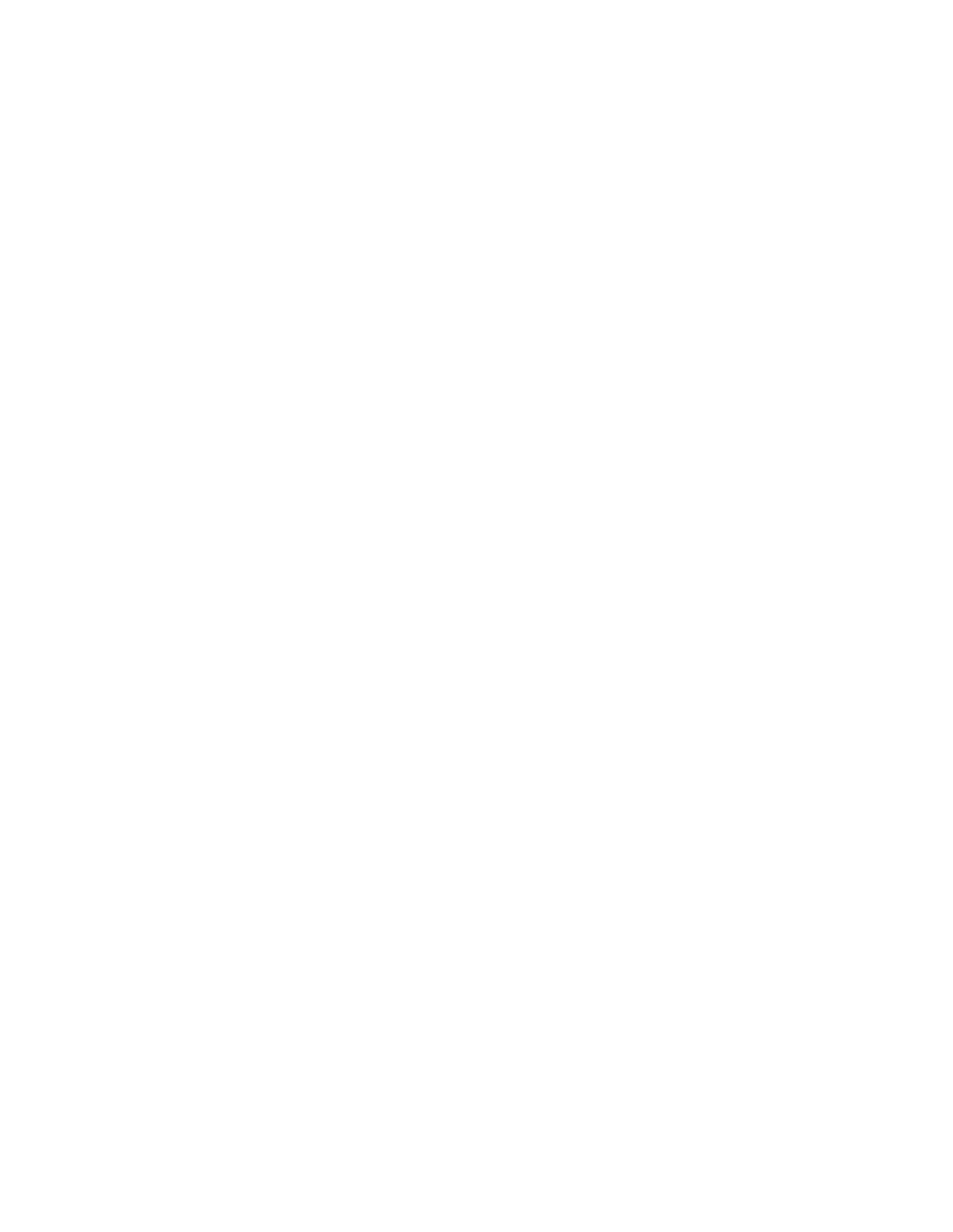

Alberta Legislative Assembly Office of the Chief Electoral Officer

### **[PLACEHOLDER: PLEASE INSERT ORIGINAL COPY]**

January 15, 2007

The Honourable Ken Kowalski Speaker of the Legislative Assembly 325 Legislature Building Edmonton, Alberta T5K 2B6

Dear Mr. Speaker:

It is an honour to submit to the Legislative Assembly through you, Mr. Speaker, the Twenty-ninth Annual Report of the Chief Electoral Officer concerning the administration of the *Election Finances and Contributions Disclosure Act* for the calendar year 2005.

This Report is submitted pursuant to Section 4(2) of the *Election Finances and Contributions Disclosure Act*, Revised Statutes of Alberta 2000, Chapter E-2. The Report includes this Office's Financial Statements for the fiscal year ending March 31, 2005.

Should you require clarification or additional information, I would be pleased to respond.

Sincerely,

Lorne R. Gibson Chief Electoral Officer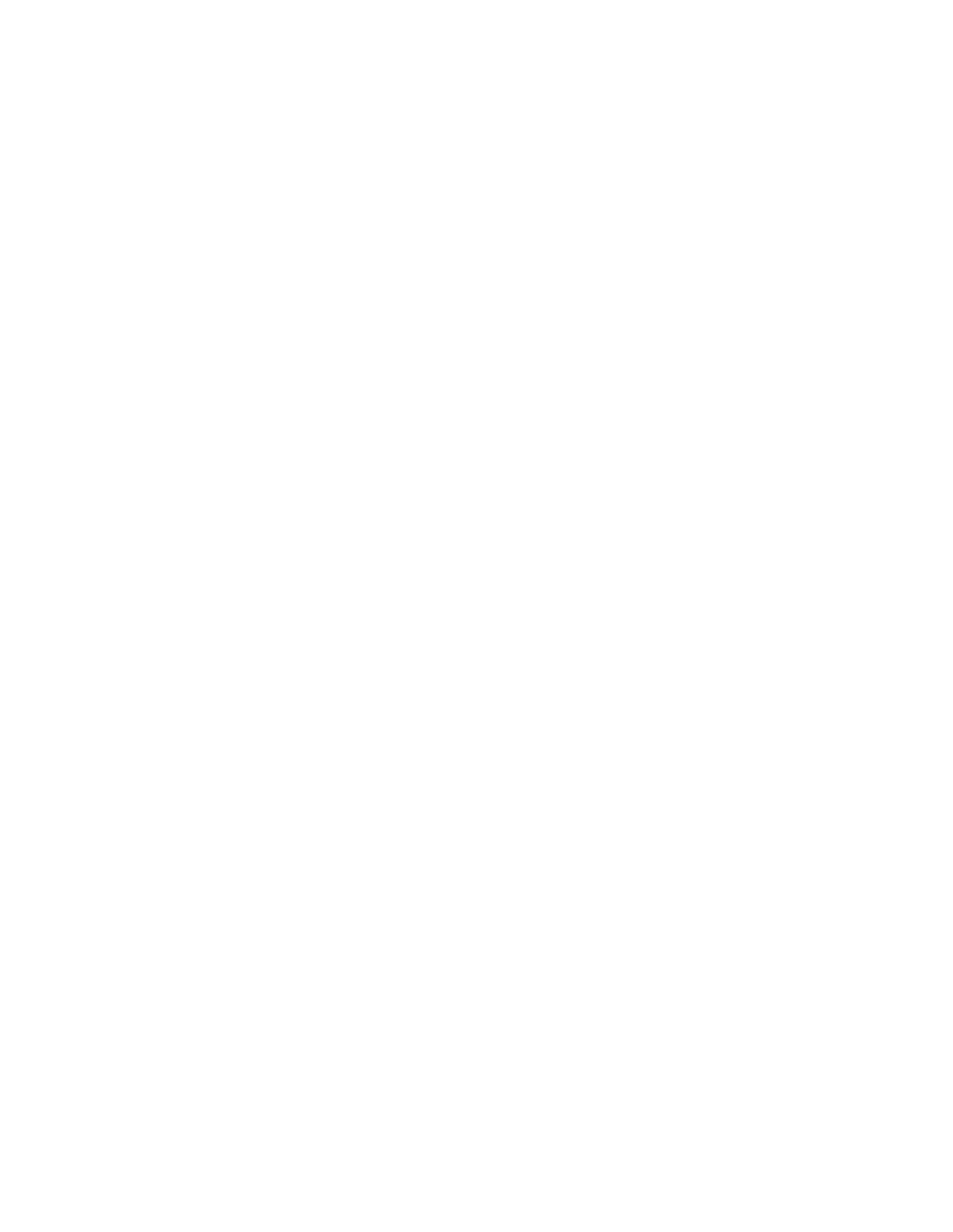## **Table of Contents**

| <b>Subject</b>                                                            | Page |
|---------------------------------------------------------------------------|------|
|                                                                           |      |
| Section One – The Calendar Year 2005                                      |      |
|                                                                           |      |
|                                                                           |      |
|                                                                           |      |
|                                                                           |      |
| Political Parties, Constituency Associations - 2005 Contribution Totals12 |      |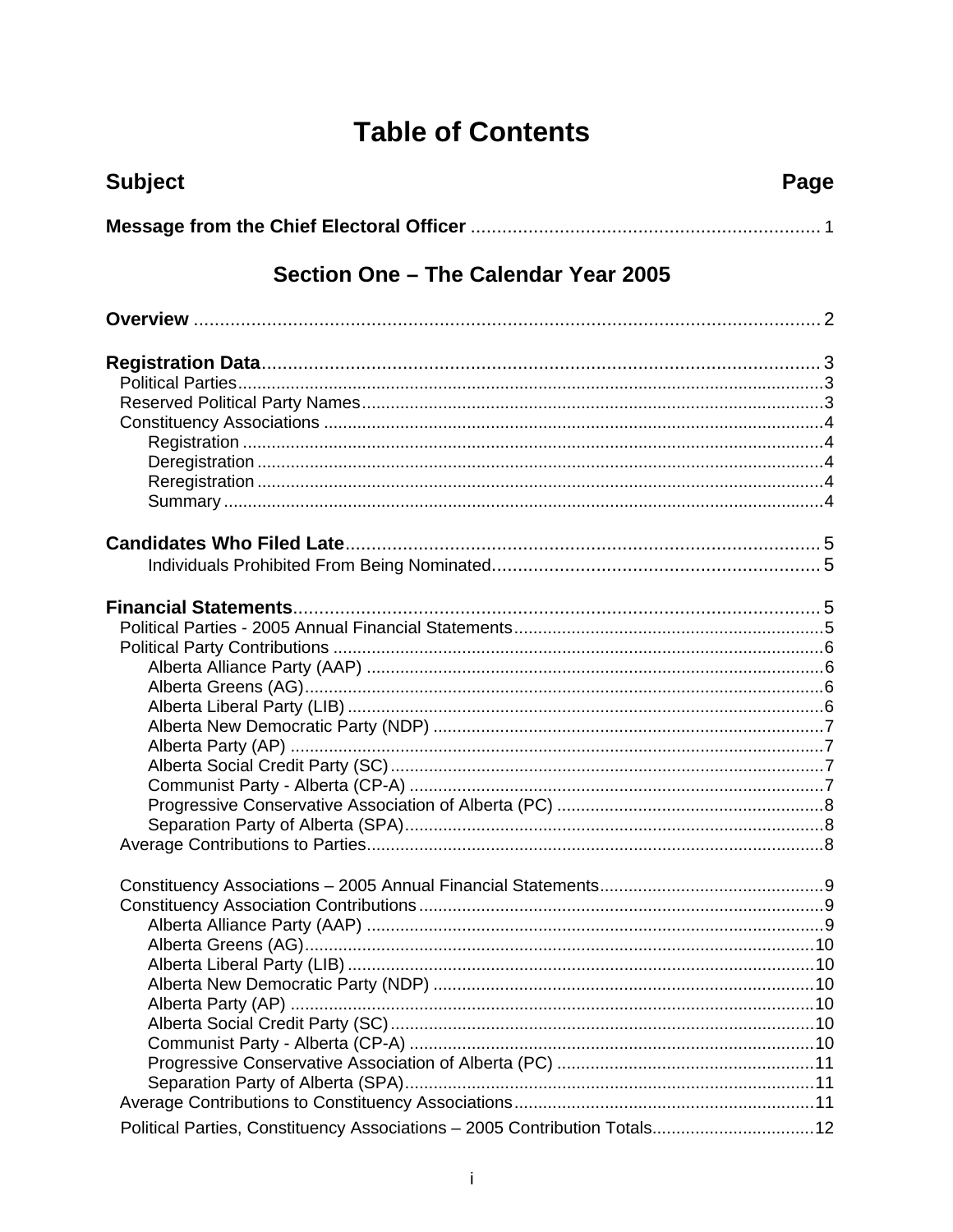## **Subject Page 2018**

| Political Parties - 2005 Senatorial Selection Annual Financial Statements  13           |  |
|-----------------------------------------------------------------------------------------|--|
| <b>Summaries</b><br>Status of Constituency Associations of Registered Political Parties |  |
| Summary of 2005 Annual Financial Statements Registered Political Parties  16            |  |
| Summary of 2005 Senatorial Selection Annual Financial Statements                        |  |

## **Section Two – General Information**

## **Section Three – Financial Statements**

| Office of the Chief Electoral Officer - Financial Statements - |  |
|----------------------------------------------------------------|--|
|                                                                |  |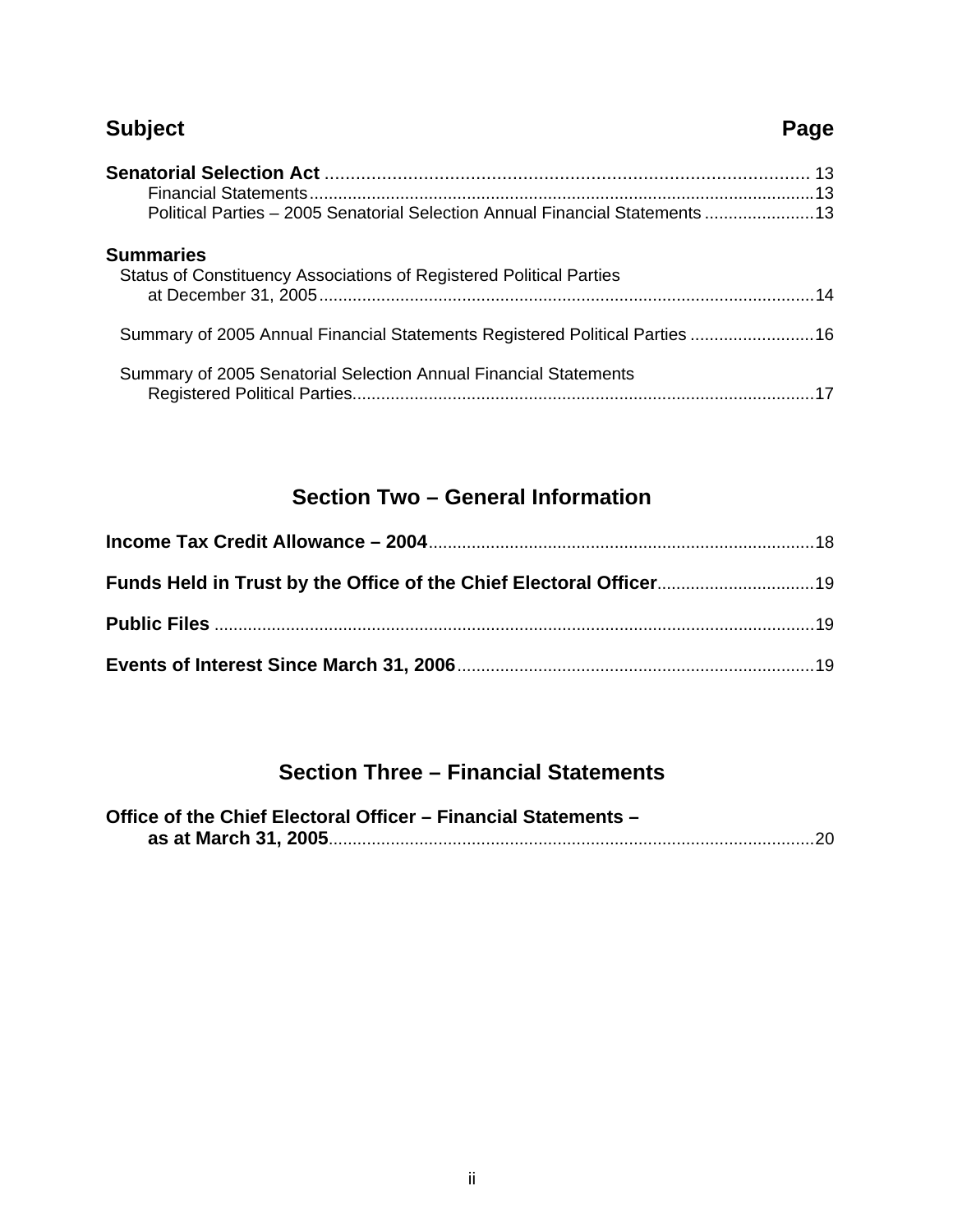## **Message from the Chief Electoral Officer**

Since my June 2006 appointment as Alberta's fifth Chief Electoral Officer, I have had the opportunity – and responsibility – to learn the intricacies of the *Election Finances and Contributions Disclosure Act.* The legislation regulates the reporting and disclosure of financial information for candidates, political parties and constituency associations.

During my review of our election finance law, I realized that proper application of the legislation is an objective I share with thousands of political participants across the province and a responsibility I have to the general public. Providing effective support to those with obligations under the *Act* is necessary to achieve success.

Proper completion and timely filing of registration and financial information is an important responsibility, and one that is enshrined in the legislation we administer. The stakes are high: failure to comply with the law may result in a Member of the Legislative Assembly being unable to take a seat in the Legislative Assembly. It may result in a candidate being prohibited from participation in future elections; loss of the right to vote; cancellation of the registration of a political party and the imposition of fines.

My objective is to enhance and expand resources available to our stakeholders to fully equip them to meet the requirements of the legislation. Many resources are currently available within this Office: print material, personal expertise and website information. Our resource list is expanding, and will soon include guides to assist in the line-by-line completion of financial statements.

I have no desire to see penalties applied to the many candidates, chief financial officers, or constituency association and party volunteers who work diligently to fulfill their obligations at the campaign, constituency association or political party level. Our commitment to the delivery of reliable and relevant resources is intended to equip them to successfully fulfill their obligations.

Benefits will extend well beyond the group that is directly involved in the administration of election registration and finance. Supporting our stakeholders in their responsibilities under the *Act* will enhance timely reporting and accurate disclosure of financial information to the public; another key objective of this Office.

Lorne R. Gibson Chief Electoral Officer

Contact Information

Office of the Chief Electoral Officer Suite 100, 11510 Kingsway Avenue Edmonton, Alberta T5G 2Y5

Phone (Edmonton and local calling area): 427-7191 Toll-free Phone (outside local calling area): 310-0000 (780) 427-7191

Website: [www.electionsalberta.ab.ca](http://www.electionsalberta.ab.ca/) Email: [info@electionsalberta.ab.ca](mailto:info@electionsalberta.ab.ca)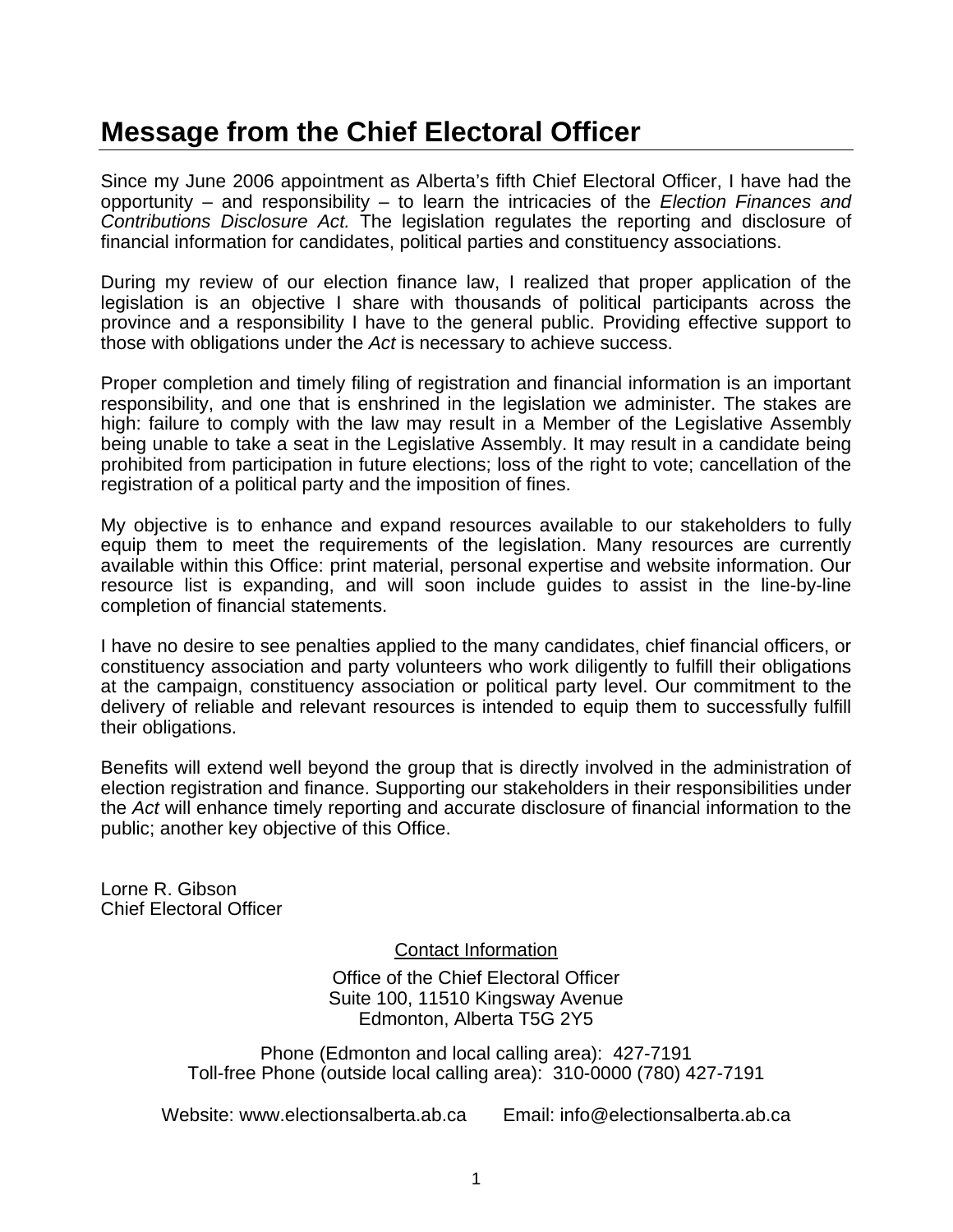# **Section One – The Calendar Year 2005**

## **Overview**

The following are some of the major activities and events that occurred during the calendar year 2005:

- ¾ Annual financial statements for the calendar year 2005 were received and examined from nine registered parties;
- ¾ Annual financial statements for the calendar year 2005 were received and examined from 353 constituency associations;
- $\geq$  360 registered constituency associations were included in the Register of Constituency Associations as of December 31, 2005.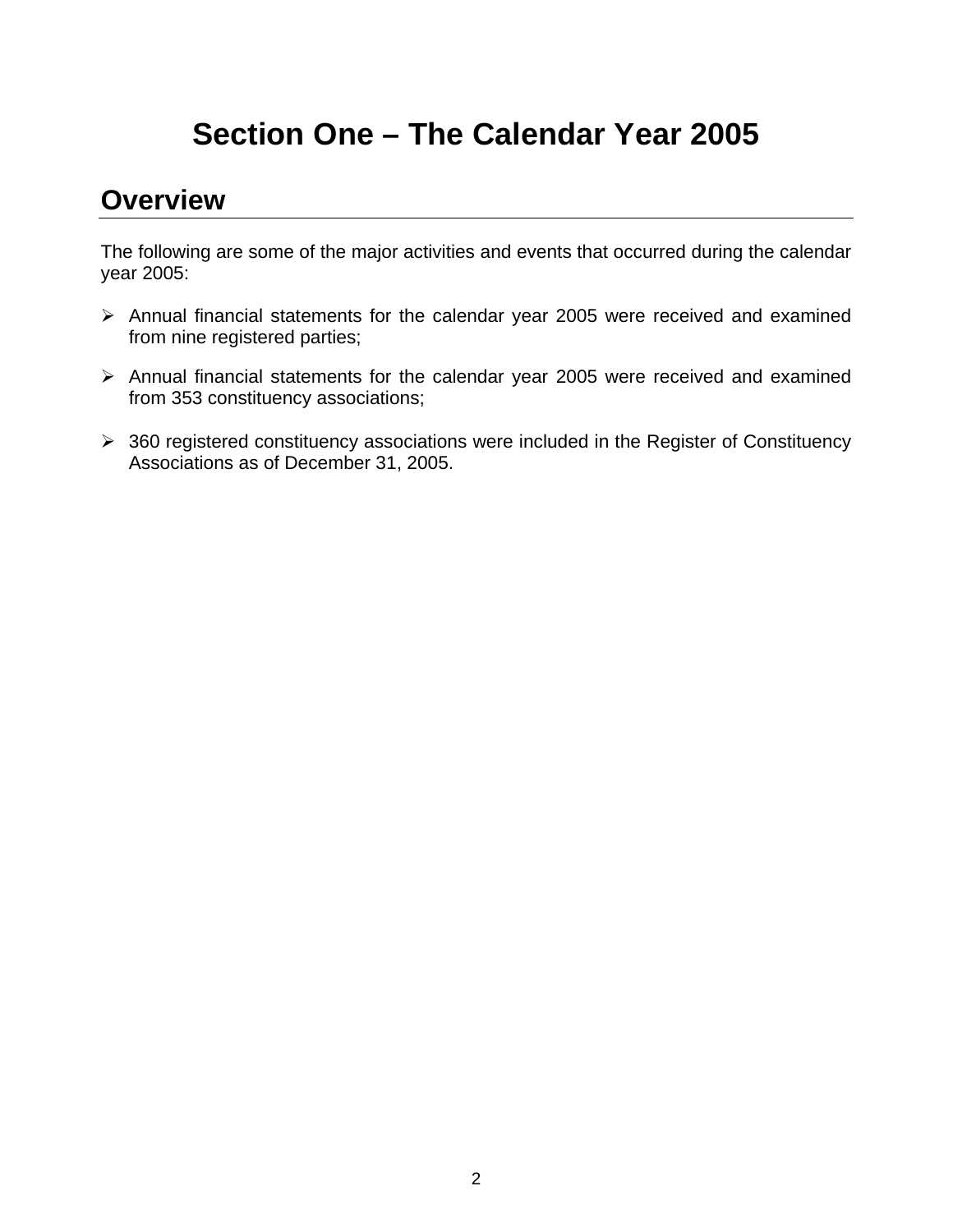## **egistration Data R**

### **Political Parties**

As at December 31, 2005, there were nine political parties included in the Register of Political Parties, pursuant to Section 7(2) of the *Election Finances and Contributions Disclosure Act*.

| <b>Name (Abbreviation)</b>                              | <b>Date Registered</b> | <b>President</b>      | <b>Chief Financial Officer</b> |
|---------------------------------------------------------|------------------------|-----------------------|--------------------------------|
| Alberta Alliance Party (AAP)                            | October 25, 2002       | John Murdoch          | Colin Presizniuk               |
| Alberta Greens (AG)                                     | April 6, 1990          | <b>Grant Neufeld</b>  | David Crowe                    |
| Alberta Liberal Party (LIB)                             | February 3, 1978       | Dan Carroll           | Karen Sevcik                   |
| Alberta New Democratic Party (NDP)                      | January 3, 1978        | Reg C. Basken         | Marilyn Assheton-Smith         |
| Alberta Party (AP)                                      | October 30, 1990       | <b>Richard Kayler</b> | <b>Fred Schorning</b>          |
| Alberta Social Credit Party (SC)                        | January 6, 1978        | <b>Earl Solberg</b>   | Norma Hurst                    |
| Communist Party - Alberta (CP-A)                        | January 31, 1979       | Naomi Rankin          | <b>Blyth Nuttal</b>            |
| Progressive Conservative Association<br>of Alberta (PC) | January 3, 1978        | Doug Graham, Q.C.     | Ron Renaud                     |
| Separation Party of Alberta (SPA)                       | November 2, 1999       | Mike Bennison         | Judy Milne (Acting)            |

## **Reserved Political Party Names**

This Office maintains a file of three reserved political party names as of December 31, 2005 under the *Election Finances and Contributions Disclosure Act*. The current status of activity by these groups is unknown; however, they have been advised that one of the primary requirements for registration is the completion of a petition under Section 6(2)(d) of the *Election Finances and Contributions Disclosure Act*. The petition must contain a minimum of 6,004 signatures of eligible electors, which represents 0.3% of the number of electors eligible to vote at the 2004 General Election.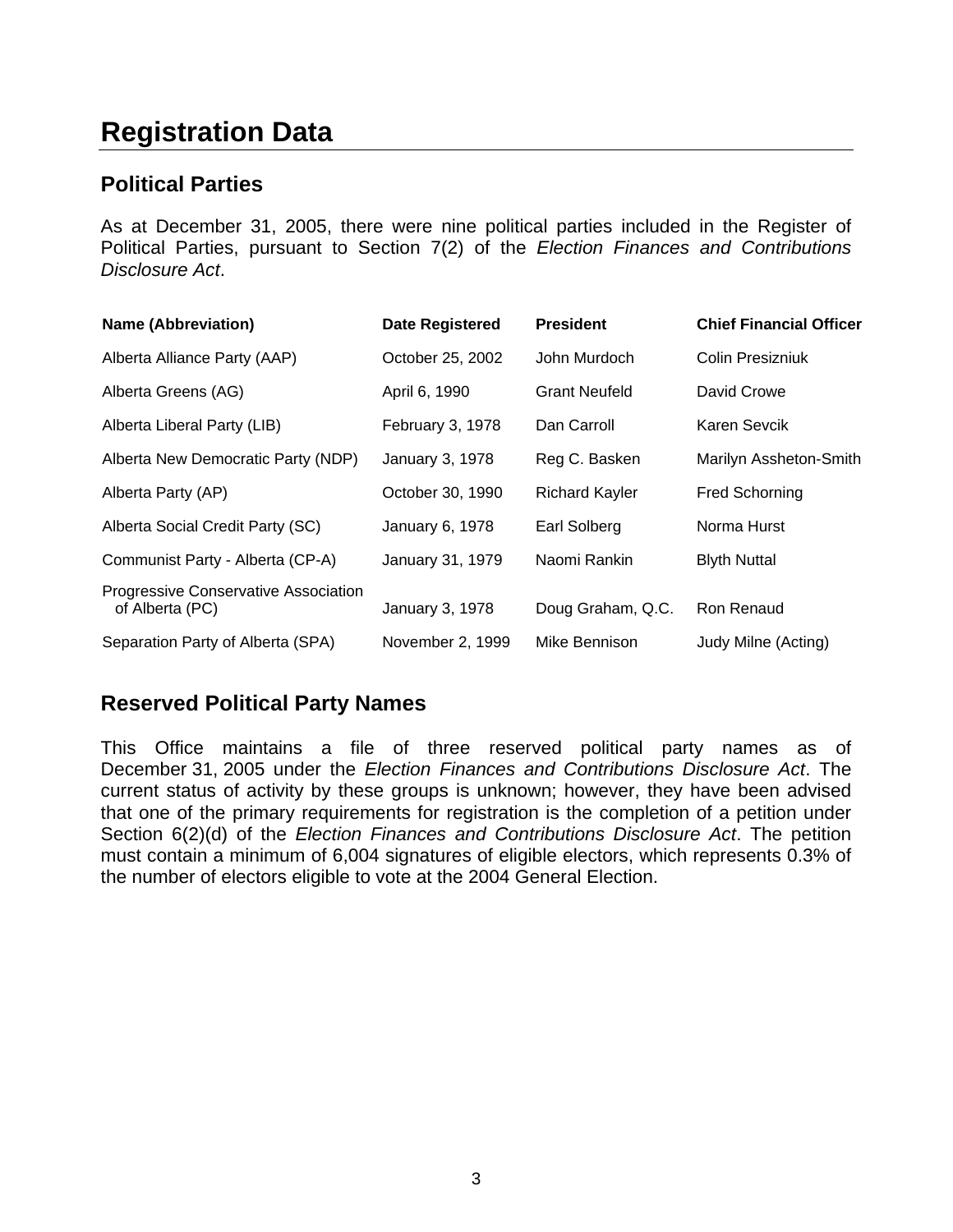## **Constituency Associations – Registration**

During the 2005 calendar year, ninety-five applications for registration were received and approved.

### **Alberta Greens**

Edmonton-Strathcona

### **Alberta Liberal Party**

All 83 constituency associations were registered in January 2005.

### **Alberta Social Credit Party**

| Calgary-Bow         | Edmonton-Beverly-Clareview     | Edmonton-Glenora            |
|---------------------|--------------------------------|-----------------------------|
| Edmonton-Meadowlark | <b>Battle River-Wainwright</b> | Leduc-Beaumont-Devon        |
| Lethbridge-East     | <b>Medicine Hat</b>            | <b>Rocky Mountain House</b> |
| Strathmore-Brooks   |                                |                             |

### **Separation Party of Alberta**

Edmonton-Glenora

### **Constituency Associations – Deregistration**

During the 2005 calendar year, one constituency association was deregistered at their request. The request was supported by the registered political party.

### **Separation Party of Alberta**

Calgary-Fort

### **Constituency Associations – Reregistration**

There were no requests for reregistration from deregistered constituency associations as of December 31, 2005.

### **Summary of Constituency Association Registrations at December 31, 2005**

At December 31, 2005, the number of registered constituency associations of the registered parties was as follows:

|                                                         | <b>AAP</b> | AG | ∟lB | <b>NDP</b> | AP | <b>SC</b> | <b>PC</b> | <b>SPA</b> | <b>TOTAL</b> |
|---------------------------------------------------------|------------|----|-----|------------|----|-----------|-----------|------------|--------------|
| <b>Total Registered</b><br>Constituency<br>Associations | 83         |    | 83  | 83         |    |           | 83        | 14         | 360          |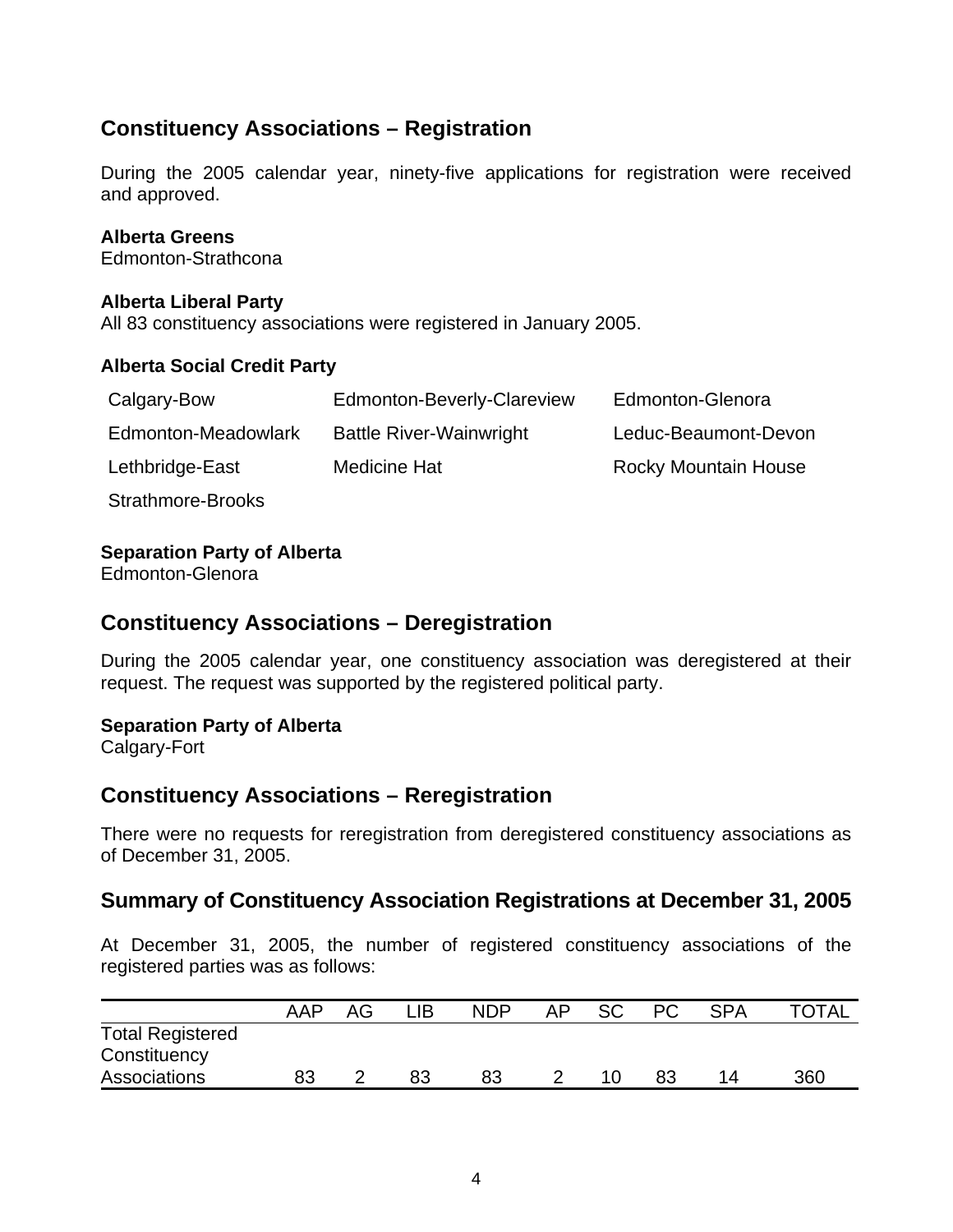The Communist Party - Alberta had no registered constituency associations at December 31, 2005.

A chart showing the status of registered constituency associations of each registered political party, by electoral division as at December 31, 2005, is presented on pages 14 and 15.

## **Candidates Who Filed Late**

### **Individuals Prohibited From Being Nominated**

There are a number of individuals who were candidates at either a general election, by-election or senate nominee election who filed the required Candidate's Campaign Period Financial Statement after the due date and who did not apply for relief to the Court of Queen's Bench. The Chief Electoral Officer presented reports on the matter to the Speaker of the Legislative Assembly, pursuant to Section 44 of the *Election Finances and Contributions Disclosure Act*. The individuals named are prohibited from being nominated as candidates in an election for varying specified periods. Details are available in the Public Files at the Office of the Chief Electoral Officer.

## **Financial Statements**

All political parties and constituency associations registered prior to September 1, 2005 were required to file annual financial statements for 2005 with this Office, on or before March 31, 2006, in accordance with Section 42 of the *Election Finances and Contributions Disclosure Act*.

### **Political Parties - 2005 Annual Financial Statements**

Nine political parties were registered with the Office of the Chief Electoral Officer as of December 31, 2005. All of the nine parties were required to submit an audited 2005 Annual Financial Statement. The 2005 Political Party Annual Financial Statements were received by March 31, 2006, from all nine registered parties required to file, which follow:

Alberta Alliance Party Alberta Greens Alberta Liberal Party Alberta New Democratic Party Alberta Party Alberta Social Credit Party Communist Party - Alberta Progressive Conservative Association of Alberta Separation Party of Alberta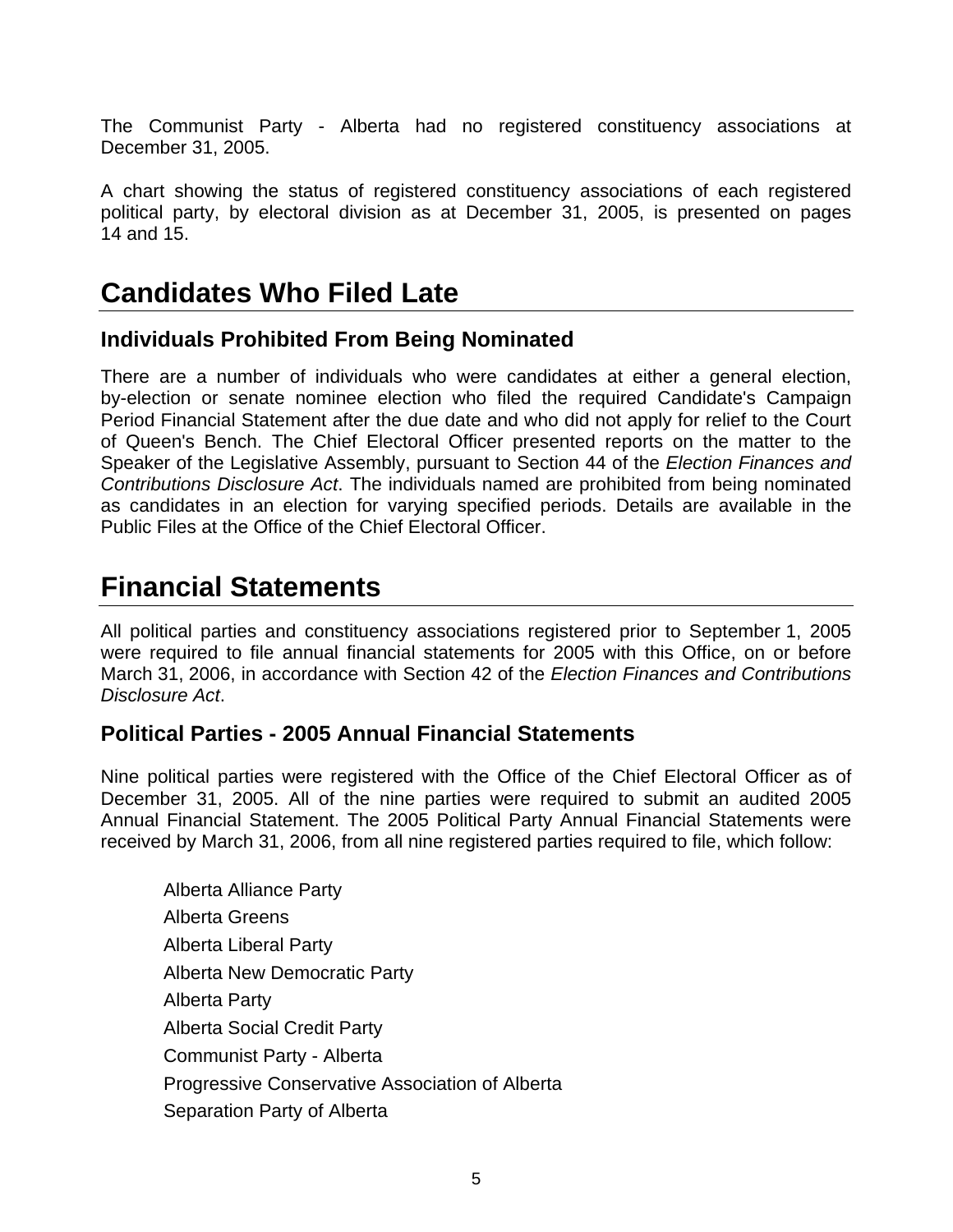### **Political Party Contributions**

The following presents the number, monetary amount, and category of contributions received by registered political parties in the 2005 calendar year. Figures in this report are rounded to the nearest dollar. A summary of the 2005 data appears on page 16.

### **Alberta Alliance Party**

|     |                                  |       | Total<br><b>Contributions</b> |        | Average<br><b>Contributions</b> |       |
|-----|----------------------------------|-------|-------------------------------|--------|---------------------------------|-------|
|     | Amounts to \$375.00:             |       |                               |        |                                 |       |
| 182 | contributions from individuals   |       | \$                            | 18,022 | \$                              | 99    |
| 3   | contributions from corporations  |       | \$                            | 324    | \$                              | 108   |
|     | Amounts of \$375.01 and greater: |       |                               |        |                                 |       |
| 19  | contributions from individuals   |       | \$                            | 24,665 | S                               | 1,298 |
| 6   | contributions from corporations  |       | S.                            | 8,024  | \$                              | 1,337 |
|     |                                  | Total | \$                            | 51,035 |                                 |       |

### **Alberta Greens**

|               |                                  |       |    | Total<br><b>Contributions</b> | Average<br><b>Contributions</b> |
|---------------|----------------------------------|-------|----|-------------------------------|---------------------------------|
|               | Amounts to \$375.00:             |       |    |                               |                                 |
| 16            | contributions from individuals   |       | \$ | 2,344                         | \$<br>147                       |
| 2             | contributions from corporations  |       | \$ | 430                           | \$<br>215                       |
|               | Amounts of \$375.01 and greater: |       |    |                               |                                 |
| $\mathcal{P}$ | contributions from individuals   |       | \$ | 4,000                         | \$<br>2,000                     |
|               | contribution from a corporation  |       | S  | 3,400                         | \$<br>3,400                     |
|               |                                  | Total |    | 10,174                        |                                 |

### **Alberta Liberal Party**

|      |                                  |       | Total<br><b>Contributions</b> |         | Average<br><b>Contributions</b> |     |
|------|----------------------------------|-------|-------------------------------|---------|---------------------------------|-----|
|      | Amounts to \$375.00:             |       |                               |         |                                 |     |
| 1755 | contributions from individuals   |       | \$                            | 161,321 | \$                              | 92  |
| 190  | contributions from corporations  |       | \$                            | 27,856  | \$                              | 147 |
| 5.   | contributions from trade unions  |       | \$                            | 325     | \$                              | 65  |
|      | Amounts of \$375.01 and greater: |       |                               |         |                                 |     |
| 603  | contributions from individuals   |       | \$                            | 268,155 | \$                              | 445 |
| 309  | contributions from corporations  |       | \$                            | 210,068 | \$                              | 680 |
| 4    | contributions from trade unions  |       |                               | 3,200   | \$                              | 800 |
|      |                                  | Total |                               | 670,925 |                                 |     |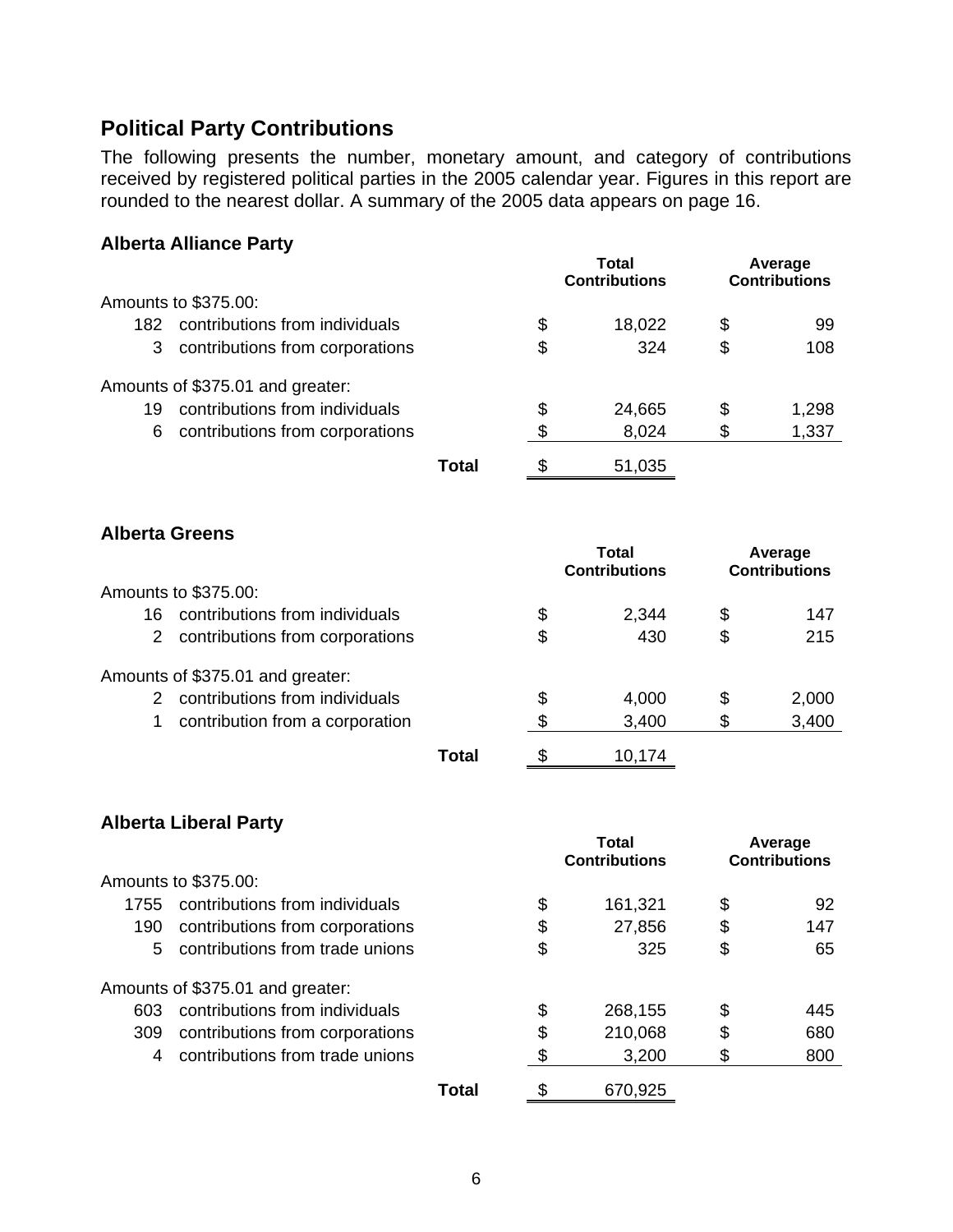## **Alberta New Democratic Party**

|                      | Amounts to \$375.00:                                               |              |               | <b>Total</b><br><b>Contributions</b> |          | Average<br><b>Contributions</b> |
|----------------------|--------------------------------------------------------------------|--------------|---------------|--------------------------------------|----------|---------------------------------|
| 2046                 | contributions from individuals                                     |              | \$            | 277,880                              | \$       | 136                             |
| 17                   | contributions from corporations                                    |              | \$            | 2,041                                | \$       | 120                             |
| 13                   | contributions from trade unions                                    |              | \$            | 2,280                                | \$       | 175                             |
|                      | Amounts of \$375.01 and greater:                                   |              |               |                                      |          |                                 |
| 258                  | contributions from individuals                                     |              | \$            | 200,358                              | \$       | 777                             |
| $\overline{2}$       | contributions from corporations                                    |              | \$            | 2,200                                | \$       | 1,100                           |
|                      |                                                                    | <b>Total</b> | \$            | 484,759                              |          |                                 |
| <b>Alberta Party</b> |                                                                    |              |               |                                      |          |                                 |
|                      |                                                                    |              |               | <b>Total</b><br><b>Contributions</b> |          | Average<br><b>Contributions</b> |
|                      | Amounts to \$375.00:                                               |              |               |                                      |          |                                 |
| 11                   | contributions from individuals                                     |              | \$            | 730                                  | \$       | 66                              |
|                      | Amounts of \$375.01 and greater:                                   |              |               |                                      |          |                                 |
| 11                   | contributions from individuals                                     |              | \$            | 16,995                               | \$       | 1,545                           |
|                      |                                                                    | <b>Total</b> | $\frac{1}{2}$ | 17,725                               |          |                                 |
|                      | <b>Alberta Social Credit Party</b>                                 |              |               |                                      |          |                                 |
|                      |                                                                    |              |               | <b>Total</b><br><b>Contributions</b> |          | Average<br><b>Contributions</b> |
|                      | Amounts to \$375.00:<br>contributions from individuals             |              |               |                                      |          |                                 |
| 28<br>$\mathbf{1}$   | contribution from a corporation                                    |              | \$<br>\$      | 1,735<br>100                         | \$<br>\$ | 62<br>100                       |
|                      |                                                                    |              |               |                                      |          |                                 |
| 26                   | Amounts of \$375.01 and greater:<br>contributions from individuals |              | \$            | 36,900                               | \$       | 1,419                           |
| 1                    | contribution from a corporation                                    |              | \$            | 900                                  | \$       | 900                             |
|                      |                                                                    | <b>Total</b> | \$            | 39,635                               |          |                                 |
|                      |                                                                    |              |               |                                      |          |                                 |
|                      | <b>Communist Party - Alberta</b>                                   |              |               |                                      |          |                                 |
|                      |                                                                    |              |               | <b>Total</b><br><b>Contributions</b> |          | Average<br><b>Contributions</b> |
|                      | Amounts to \$375.00:                                               |              |               |                                      |          |                                 |
| 1                    | contribution from an individual                                    |              | \$            | 100                                  | \$       | 100                             |
|                      |                                                                    | <b>Total</b> | \$            | 100                                  |          |                                 |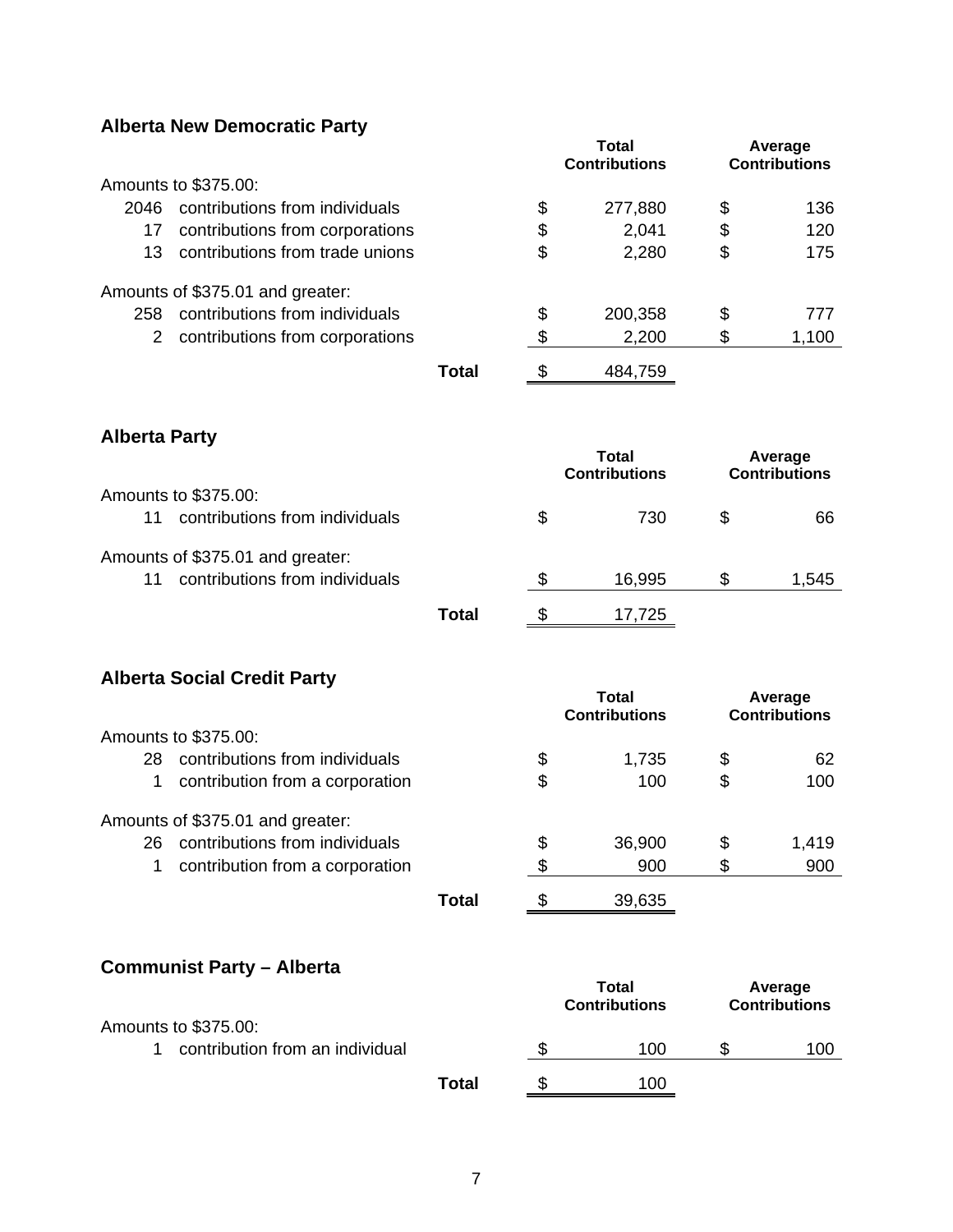## **Progressive Conservative Association of Alberta**

|      | <u>I TUYIGSSIYG ODIISGI YALIYG ASSUCIALIUII UI AINGI LA</u> |       |                               |           |                                 |       |
|------|-------------------------------------------------------------|-------|-------------------------------|-----------|---------------------------------|-------|
|      |                                                             |       | Total<br><b>Contributions</b> |           | Average<br><b>Contributions</b> |       |
|      | Amounts to \$375.00:                                        |       |                               |           |                                 |       |
| 2277 | contributions from individuals                              |       | \$                            | 273,607   | \$                              | 120   |
| 344  | contributions from corporations                             |       | \$                            | 71,953    | \$                              | 209   |
|      | Amounts of \$375.01 and greater:                            |       |                               |           |                                 |       |
| 607  | contributions from individuals                              |       | \$                            | 529,982   | \$                              | 873   |
| 743  | contributions from corporations                             |       | \$                            | 1,362,965 | \$                              | 1,834 |
|      |                                                             | Total | \$                            | 2,238,507 |                                 |       |

### **Separation Party of Alberta**

|     |                                  |       | Total<br><b>Contributions</b> |        | Average<br><b>Contributions</b> |       |
|-----|----------------------------------|-------|-------------------------------|--------|---------------------------------|-------|
|     | Amounts to \$375.00:             |       |                               |        |                                 |       |
| 113 | contributions from individuals   |       | \$                            | 8,713  | \$                              |       |
| 3   | contributions from corporations  |       | \$                            | 280    | \$                              | 93    |
|     | Amounts of \$375.01 and greater: |       |                               |        |                                 |       |
| 22. | contributions from individuals   |       | \$                            | 17,149 | \$                              | 780   |
| 2   | contributions from corporations  |       | \$                            | 16,500 | S                               | 8,250 |
|     |                                  | Total |                               | 42,642 |                                 |       |

## **Average Contributions to Parties**

|      |                                  | Total<br><b>Contributions</b> |           | Average<br><b>Contributions</b> |       |
|------|----------------------------------|-------------------------------|-----------|---------------------------------|-------|
|      | Amounts to \$375.00:             |                               |           |                                 |       |
| 6429 | contributions from individuals   | \$                            | 744,452   | \$                              | 116   |
| 560  | contributions from corporations  | \$                            | 102,984   | \$                              | 184   |
| 18   | contributions from trade unions  | \$                            | 2,605     | \$                              | 145   |
|      | Amounts of \$375.01 and greater: |                               |           |                                 |       |
| 1548 | contributions from individuals   | \$                            | 1,098,204 | \$                              | 709   |
| 1064 | contributions from corporations  | \$                            | 1,604,057 | \$                              | 1,508 |
| 4    | contributions from trade unions  | \$                            | 3,200     | \$                              | 800   |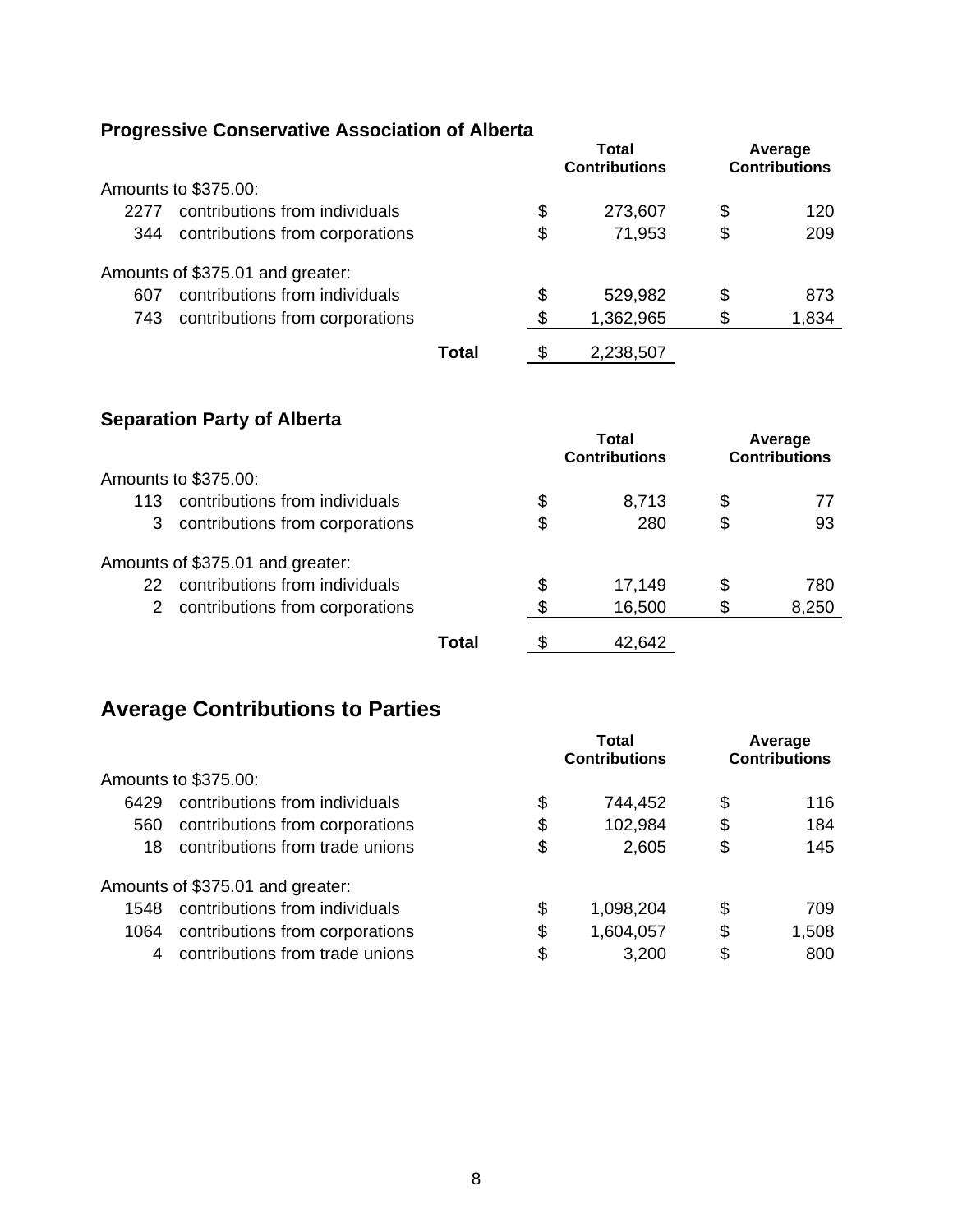### **Constituency Associations – 2005 Annual Financial Statements**

All three hundred and sixty constituency associations registered on December 31, 2005 were required to file annual financial statements on or prior to March 31, 2006, for the period January 1, 2005 to December 31, 2005.

Financial statements were received from three hundred and fifty-two constituency associations by the due date. One constituency association of the Alberta Alliance Party, two constituency associations of the Alberta Social Credit Party, and five constituency associations of the Separation Party of Alberta failed to file the required financial statements by the due date.

One of the five deregistered Separation Party of Alberta constituency associations, Olds-Didsbury-Three Hills, filed their annual financial statement for the year 2005 after the March 31, 2006 deadline. Along with the financial statement, Olds-Didsbury-Three Hills requested to be reregistered and subsequently was.

### **Constituency Association Contributions**

Administrative and financial procedures differ significantly between parties, and each party is required to advise this Office of its routine relating to certain procedures. The following information reflects these procedures as it affects the constituency associations' authority to accept contributions and to issue official receipts for the period January 1, 2005 to December 31, 2005.

### **Alberta Alliance Party**

All of the eighty-three registered constituency associations were authorized to accept contributions; nine reported the receipt of contributions:

|    |                                  |       | Total<br><b>Contributions</b> |       | Average<br><b>Contributions</b> |     |
|----|----------------------------------|-------|-------------------------------|-------|---------------------------------|-----|
|    | Amounts to \$375.00:             |       |                               |       |                                 |     |
| 54 | contributions from individuals   |       | \$                            | 3,817 | \$                              |     |
| 1  | contribution from a corporation  |       | \$                            | 100   | \$                              | 100 |
|    | Amounts of \$375.01 and greater: |       |                               |       |                                 |     |
| 4  | contributions from individuals   |       | \$                            | 2,289 | \$                              | 572 |
| 4  | contributions from corporations  |       | \$                            | 3,500 | \$                              | 875 |
|    |                                  | Total | \$                            | 9,706 |                                 |     |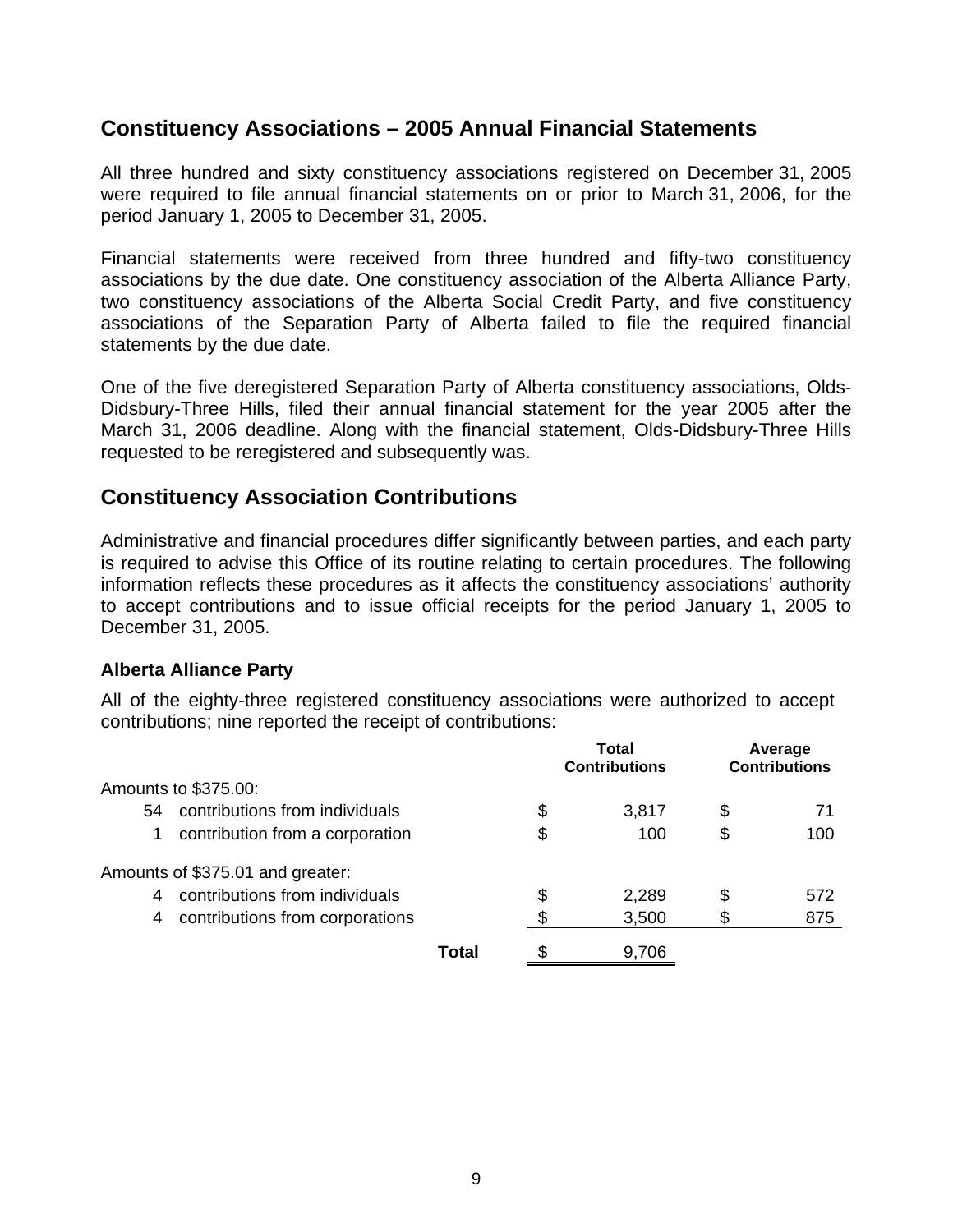### **Alberta Greens**

Both registered constituency associations were authorized to accept contributions; one reported the receipt of contributions:

|                                  |              | Total<br><b>Contributions</b> |  | Average<br><b>Contributions</b> |
|----------------------------------|--------------|-------------------------------|--|---------------------------------|
| Amounts to \$375.00:             |              |                               |  |                                 |
| 2 contributions from individuals |              | 250                           |  | 125                             |
|                                  | <b>Total</b> | 250                           |  |                                 |

### **Alberta Liberal Party**

None of the eighty-three registered constituency associations were authorized to accept contributions.

### **Alberta New Democratic Party**

None of the eighty-three registered constituency associations were authorized to accept contributions.

### **Alberta Party**

Both registered constituency associations were authorized to accept contributions but no contributions were reported.

### **Alberta Social Credit Party**

All of the ten registered constituency associations were authorized to accept contributions; two reported the receipt of contributions:

|    |                                 |       | Total<br><b>Contributions</b> |       | Average<br><b>Contributions</b> |     |
|----|---------------------------------|-------|-------------------------------|-------|---------------------------------|-----|
|    | Amounts to \$375.00:            |       |                               |       |                                 |     |
| 29 | contributions from individuals  |       | \$                            | 980   | S                               | 34  |
|    | contribution from a corporation |       | ß.                            | 120   |                                 | 120 |
|    |                                 | Total |                               | 1,100 |                                 |     |

### **Communist Party - Alberta**

The Communist Party had no constituency associations registered in the 2005 calendar year.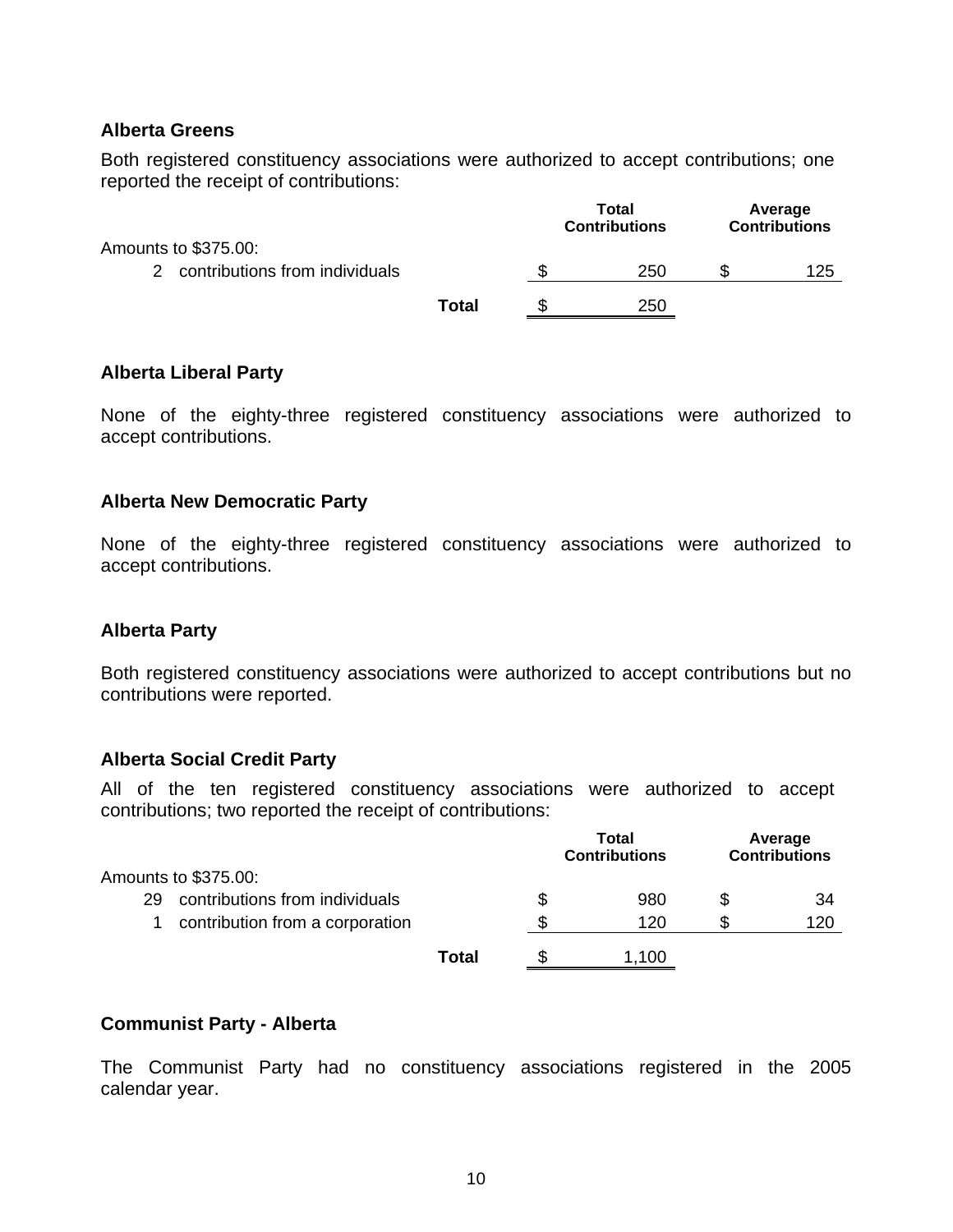### **Progressive Conservative Association of Alberta**

All of the eighty-three registered constituency associations were authorized to accept contributions; sixty-six reported the receipt of contributions:

|      |                                  |       | Total<br><b>Contributions</b> |         | Average<br><b>Contributions</b> |     |
|------|----------------------------------|-------|-------------------------------|---------|---------------------------------|-----|
|      | Amounts to \$375.00:             |       |                               |         |                                 |     |
| 2675 | contributions from individuals   |       | \$                            | 280,745 | \$                              | 105 |
| 879  | contribution from a corporation  |       | \$                            | 123,119 | \$                              | 140 |
|      | Amounts of \$375.01 and greater: |       |                               |         |                                 |     |
| 346  | contributions from individuals   |       | \$                            | 207,438 | \$                              | 600 |
| 306  | contributions from corporations  |       | \$                            | 176,482 | \$                              | 577 |
|      |                                  | Total |                               | 787,784 |                                 |     |

### **Separation Party of Alberta**

None of the fourteen registered constituency associations received contributions in the 2005 calendar year.

## **Average Contributions to Constituency Associations**

|      |                                  | Total<br><b>Contributions</b> |         | Average<br><b>Contributions</b> |     |
|------|----------------------------------|-------------------------------|---------|---------------------------------|-----|
|      | Amounts to \$375.00:             |                               |         |                                 |     |
| 2760 | contributions from individuals   | \$                            | 285,792 | \$                              | 104 |
| 881  | contribution from a corporation  | \$                            | 123,339 | \$                              | 140 |
|      | Amounts of \$375.01 and greater: |                               |         |                                 |     |
| 350  | contributions from individuals   | \$                            | 209,727 | \$                              | 599 |
| 310  | contributions from corporations  | \$                            | 179,982 | S                               | 581 |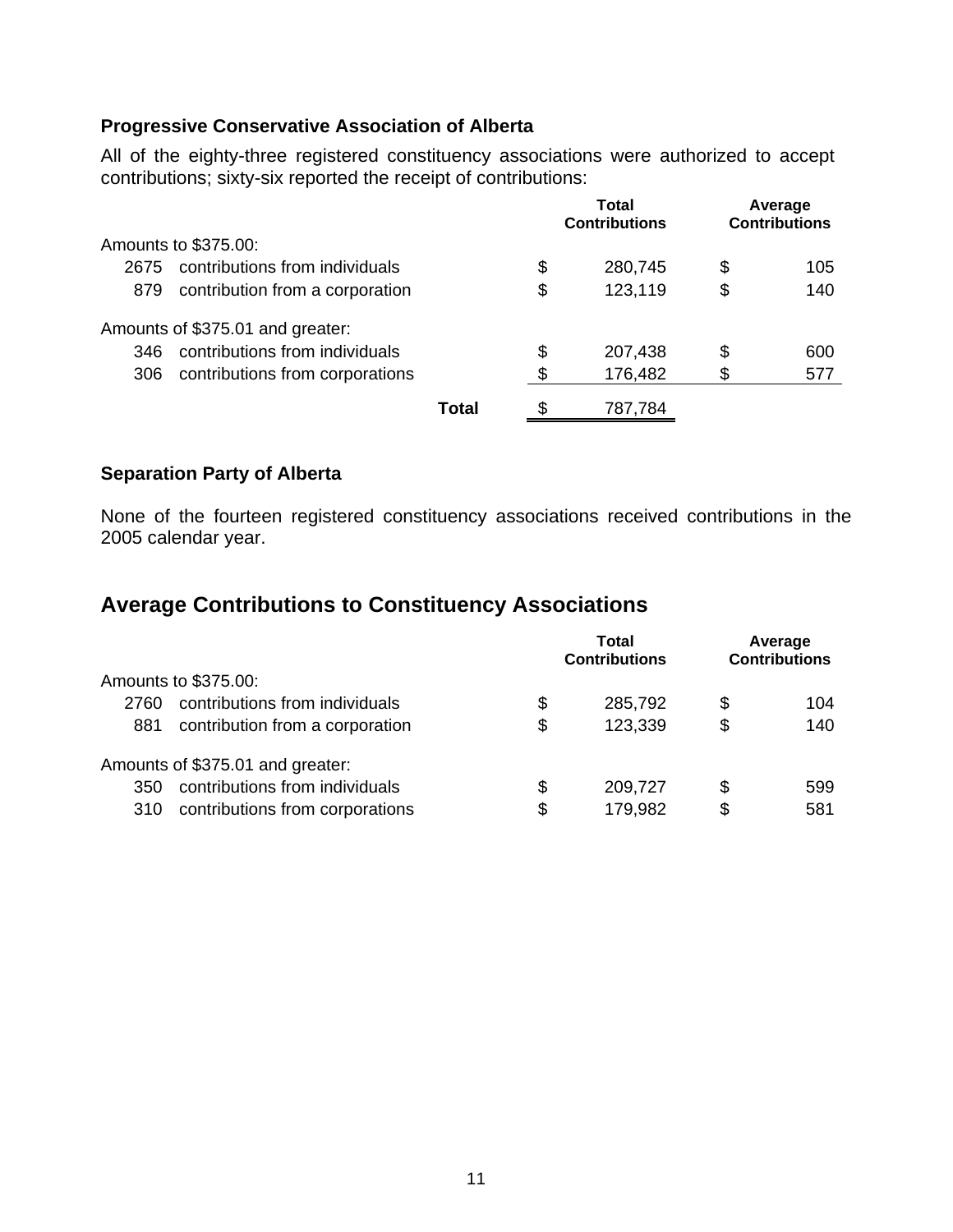## **Political Parties, Constituency Associations – 2005 Contribution Totals**

Total contributions received by registered parties and constituency associations during 2005 were:

|                                                           |    | <b>Party</b> | <b>Constituency</b><br><b>Associations</b> | Total           |
|-----------------------------------------------------------|----|--------------|--------------------------------------------|-----------------|
| <b>Alberta Alliance Party</b>                             | \$ | 51,035       | \$<br>9,706                                | \$<br>60,741    |
| <b>Alberta Greens</b>                                     | \$ | 10,174       | \$<br>250                                  | \$<br>10,424    |
| Alberta Liberal Party                                     | \$ | 670,925      | \$<br>Nil                                  | \$<br>670,925   |
| <b>Alberta New Democratic Party</b>                       | \$ | 484,759      | \$<br>Nil                                  | \$<br>484,759   |
| <b>Alberta Party</b>                                      | \$ | 17,725       | \$<br>Nil                                  | \$<br>17,725    |
| <b>Alberta Social Credit Party</b>                        | \$ | 39,635       | \$<br>1,100                                | \$<br>40,735    |
| Communist Party - Alberta                                 | \$ | 100          | \$<br>Nil                                  | \$<br>100       |
| <b>Progressive Conservative</b><br>Association of Alberta | \$ | 2,238,507    | \$<br>787,784                              | \$<br>3,026,291 |
| Separation Party of Alberta                               | S  | 42,642       | \$<br>Nil                                  | \$<br>42,642    |
| Total                                                     | \$ | 3,555,502    | \$<br>798,840                              | \$<br>4,354,342 |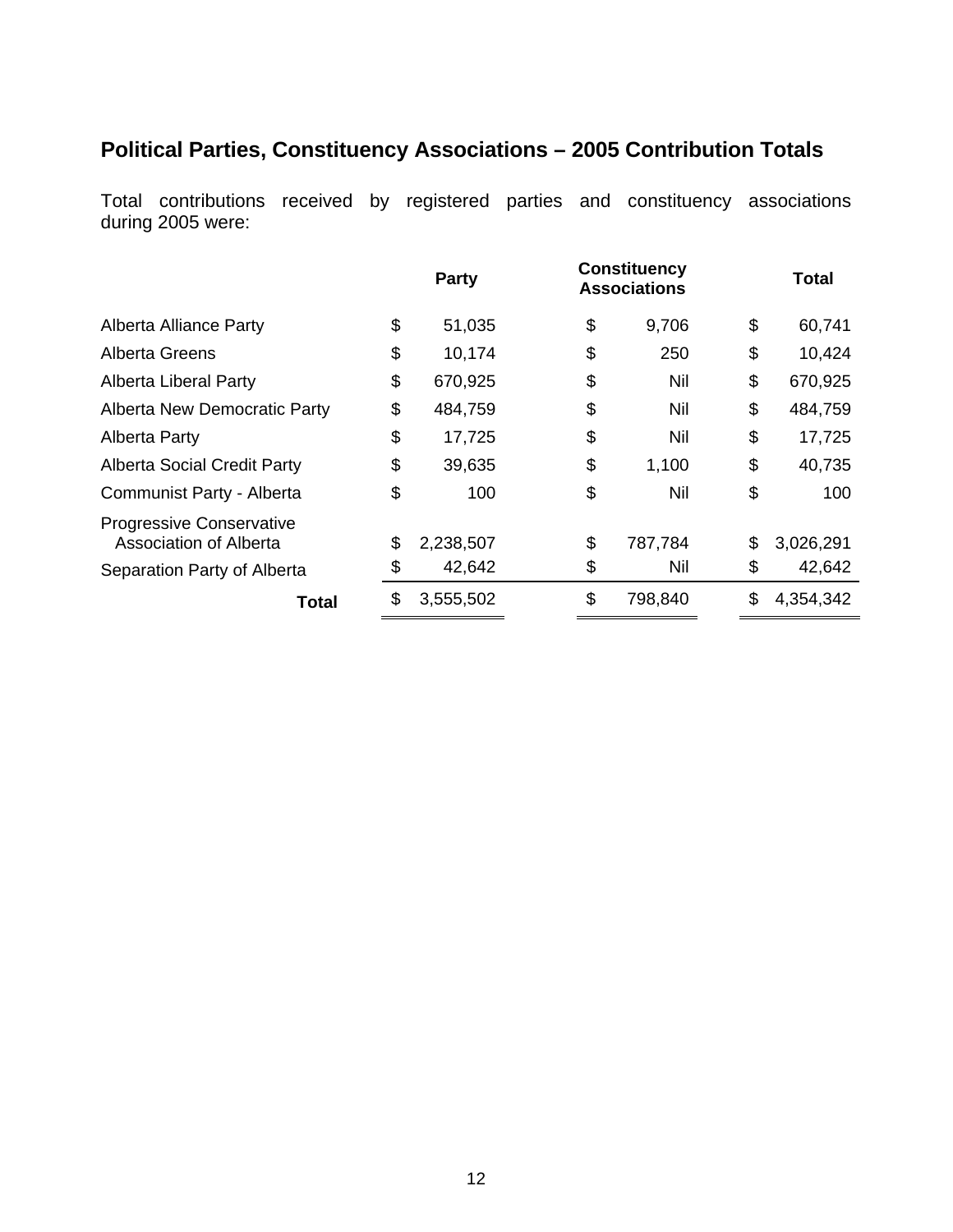## **Senatorial Selection Act**

### **Financial Statements**

The *Election Finances and Contributions Disclosure Act* permits registered political parties to maintain continuous annual financial activities between Senatorial Selection Campaigns. Registered parties may accept annual contributions, within prescribed limits, and expend funds for Senatorial Selection purposes. Annual financial statements are required to ensure complete public disclosure of all such transactions.

The two registered parties that nominated candidates for the 2004 Senate Nominee Election are required to file an Audited Senatorial Selection Annual Financial Statement. A financial statement was received by March 31, 2006 from the Alberta Alliance Party and a Letter of Representation was received by March 31, 2006 from the Progressive Conservative Association of Alberta.

### **Political Parties – 2005 Senatorial Selection Annual Financial Statements**

There were no contributions made to either of the registered parties that nominated a candidate for the 2004 Senate Nominee Election.

Please see page 17 for the details on the remainder of the statement.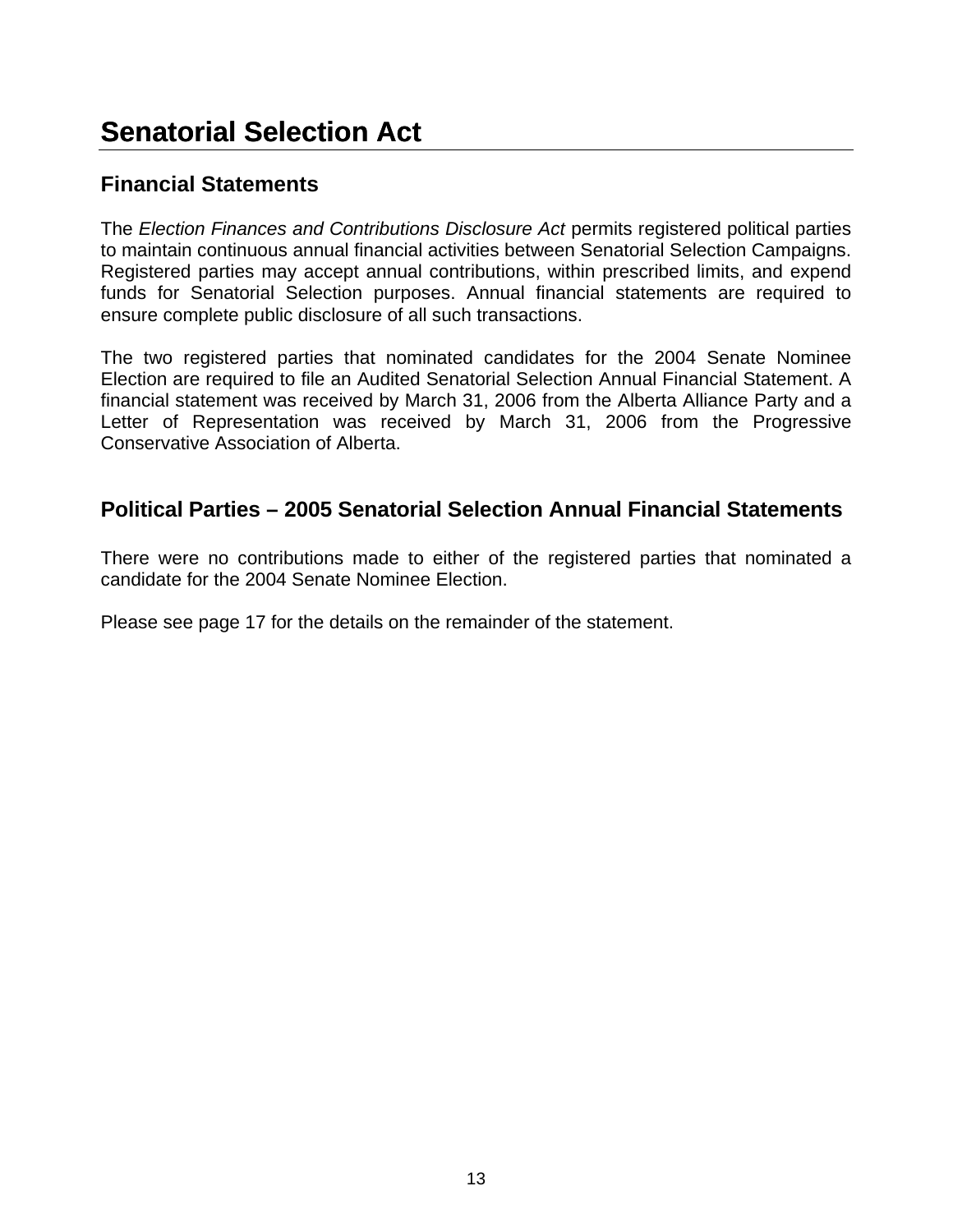## **Status of Constituency Associations of Registered Political Parties at December 31, 2005**

 $("R" = registered, "-" = not registered, "X" = deregistered)$ 

|    | <b>Constituency Association</b> | <b>AAP</b>   | AG                           | LIB | <b>NDP</b>   | ΑР                       | <b>SC</b>      | <b>PC</b>    | <b>SPA</b>     |
|----|---------------------------------|--------------|------------------------------|-----|--------------|--------------------------|----------------|--------------|----------------|
| 01 | Dunvegan-Central Peace          | R            | -                            | R   | R            | $\overline{\phantom{0}}$ | $\blacksquare$ | R            |                |
| 02 | Calgary-Bow                     | R            | $\blacksquare$               | R   | $\mathsf{R}$ | -                        | R              | R            |                |
| 03 | Calgary-Buffalo                 | R            |                              | R   | R            |                          |                | R            |                |
| 04 | Calgary-Cross                   | R            |                              | R   | R            |                          |                | R            |                |
| 05 | Calgary-Currie                  | R            |                              | R   | R            |                          |                | R            |                |
| 06 | Calgary-East                    | R            |                              | R   | R            |                          |                | R            |                |
| 07 | Calgary-Egmont                  | R            |                              | R   | R            |                          |                | R            |                |
| 08 | Calgary-Elbow                   | $\mathsf R$  | $\blacksquare$               | R   | R            |                          |                | R            |                |
| 09 | Calgary-Fish Creek              | R            |                              | R   | R            |                          |                | R            |                |
| 10 | Calgary-Foothills               | R            |                              | R   | R            |                          |                | R            |                |
| 11 | Calgary-Fort                    | R            | $\blacksquare$               | R   | R            |                          |                | R            | Χ              |
| 12 | Calgary-Glenmore                | R            | ÷                            | R   | R            |                          |                | R            |                |
| 13 | Calgary-Hays                    | R            |                              | R   | R            |                          |                | R            |                |
| 14 | Calgary-Lougheed                | R            |                              | R   | R            |                          |                | R            |                |
| 15 | Calgary-Mackay                  | R            | ä,                           | R   | R            |                          |                | R            |                |
| 16 | Calgary-McCall                  | R            |                              | R   | R            |                          |                | R            |                |
| 17 | Calgary-Montrose                | R            |                              | R   | R            |                          |                | R            |                |
| 18 | Calgary-Mountain View           | R            | R                            | R   | R            |                          |                | R            |                |
| 19 | Calgary-North Hill              | R            | ÷                            | R   | R.           |                          |                | R            |                |
| 20 | Calgary-North West              | R            | ۰                            | R   | R            |                          |                | R            |                |
| 21 | Calgary-Nose Hill               | R            | ä,                           | R   | R            |                          |                | R            |                |
| 22 | Calgary-Shaw                    | R            | ÷                            | R   | R            |                          |                | R            |                |
| 23 | Calgary-Varsity                 | R            | ÷                            | R   | R            |                          |                | R            |                |
| 24 | Calgary-West                    | R            | $\blacksquare$               | R   | R            |                          |                | R            |                |
| 25 | Edmonton-Beverly-Clareview      | R            |                              | R   | R            |                          | R              | R            |                |
| 26 | <b>Edmonton-Calder</b>          | R            | ۰                            | R   | R            |                          |                | R            |                |
| 27 | <b>Edmonton-Castle Downs</b>    | $\mathsf R$  | $\blacksquare$               | R   | R            |                          |                | R            |                |
| 28 | <b>Edmonton-Centre</b>          | R            |                              | R   | R            |                          |                | R            |                |
| 29 | Edmonton-Decore                 | R            |                              | R   | R            |                          |                | R            | $\mathsf{R}$   |
| 30 | Edmonton-Ellerslie              | R            |                              | R   | R            | $\blacksquare$           |                | R            |                |
| 31 | Edmonton-Glenora                | $\mathsf{R}$ |                              | R   | R            |                          | R              | R            | R              |
| 32 | Edmonton-Gold Bar               | R            |                              | R   | R            |                          |                | R            | $\sf R$        |
| 33 | Edmonton-Highlands-Norwood      | R            | $\blacksquare$               | R   | R            |                          |                | R            | $\blacksquare$ |
| 34 | Edmonton-Manning                | R            | $\qquad \qquad \blacksquare$ | R   | R            |                          |                | ${\sf R}$    |                |
| 35 | Edmonton-McClung                | R            |                              | R   | R            |                          |                | R            |                |
| 36 | Edmonton-Meadowlark             | R            |                              | R   | R            |                          | R              | R            |                |
| 37 | <b>Edmonton-Mill Creek</b>      | R            |                              | R   | R            |                          |                | R            |                |
| 38 | <b>Edmonton-Mill Woods</b>      | R            |                              | R   | R            |                          |                | $\mathsf{R}$ |                |
| 39 | <b>Edmonton-Riverview</b>       | R            |                              | R   | R            |                          |                | $\mathsf{R}$ |                |
| 40 | Edmonton-Rutherford             | R            |                              | R   | R            |                          |                | $\sf R$      |                |
| 41 | Edmonton-Strathcona             | R            | R                            | R   | R            |                          |                | R            |                |
| 42 | Edmonton-Whitemud               | R            | $\blacksquare$               | R   | R            |                          |                | $\mathsf{R}$ |                |
| 43 | Airdrie-Chestermere             | R            |                              | R   | R            | R                        |                | ${\sf R}$    | R              |
| 44 | Athabasca-Redwater              | R            |                              | R   | R            |                          |                | R            |                |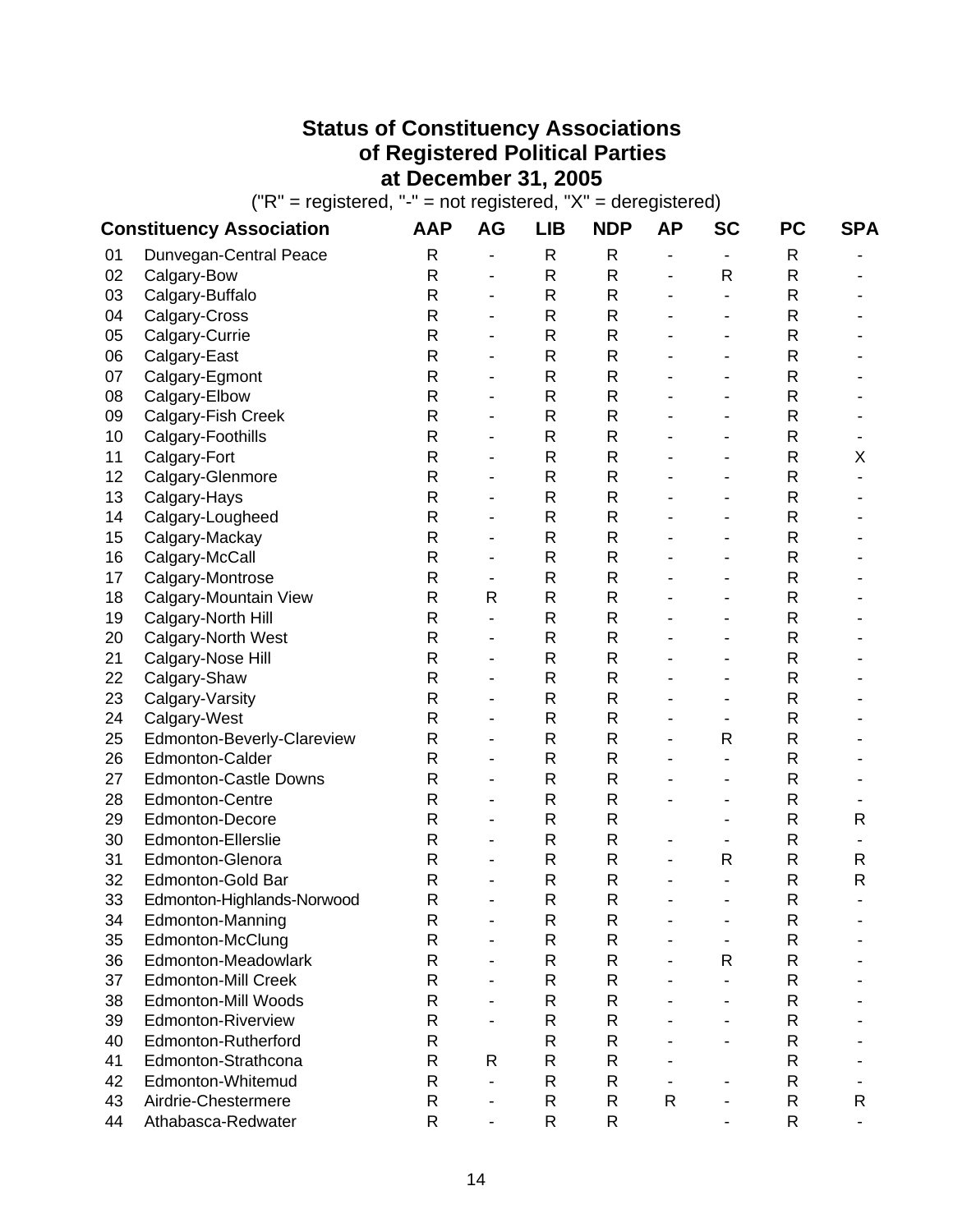## **Status of Constituency Associations of Registered Political Parties at December 31, 2005**

 $("R" = registered, "-" = not registered, "X" = deregistered)$ 

|    | <b>Constituency Association</b>  | AAP         | <b>AG</b>                | LIB          | <b>NDP</b>   | ΑP                           | <b>SC</b>                | <b>PC</b>    | <b>SPA</b>   |
|----|----------------------------------|-------------|--------------------------|--------------|--------------|------------------------------|--------------------------|--------------|--------------|
| 45 | Banff-Cochrane                   | R           | -                        | R            | R            | $\qquad \qquad \blacksquare$ |                          | R            |              |
| 46 | Barrhead-Morinville-Westlock     | R           | $\blacksquare$           | R            | R            | $\overline{\phantom{0}}$     | -                        | $\mathsf{R}$ |              |
| 47 | <b>Battle River-Wainwright</b>   | R           | $\blacksquare$           | $\mathsf{R}$ | R            |                              | R                        | $\mathsf{R}$ |              |
| 48 | Bonnyville-Cold Lake             | R           |                          | R            | $\mathsf{R}$ | $\qquad \qquad \blacksquare$ |                          | R            |              |
| 49 | Cardston-Taber-Warner            | R           |                          | R            | R            |                              |                          | R            |              |
| 50 | <b>Cypress-Medicine Hat</b>      | R           |                          | R            | R            |                              |                          | R            |              |
| 51 | Drayton Valley-Calmar            | R           |                          | R            | R            |                              |                          | R            |              |
| 52 | <b>Drumheller-Stettler</b>       | R           | $\overline{\phantom{0}}$ | R            | R            | R                            |                          | R            |              |
| 53 | Foothills-Rocky View             | R           | $\blacksquare$           | $\mathsf{R}$ | R            |                              |                          | R            |              |
| 54 | Fort McMurray-Wood Buffalo       | $\mathsf R$ | ÷,                       | R            | R            |                              |                          | R            |              |
| 55 | Fort Saskatchewan-Vegreville     | R           | $\blacksquare$           | R            | R            |                              |                          | R            |              |
| 56 | <b>Grande Prairie-Smoky</b>      | R           | $\blacksquare$           | R            | R            |                              |                          | R            |              |
| 57 | Grande Prairie-Wapiti            | R           | $\blacksquare$           | R            | R            |                              |                          | R            |              |
| 58 | Highwood                         | R           | $\overline{\phantom{0}}$ | R            | R            |                              |                          | R            | R            |
| 59 | Innisfail-Sylvan Lake            | R           | $\blacksquare$           | $\mathsf R$  | $\mathsf{R}$ |                              |                          | $\mathsf R$  | R            |
| 60 | Lac La Biche-St. Paul            | R           | ÷                        | $\mathsf{R}$ | R            |                              |                          | $\mathsf{R}$ |              |
| 61 | Lacombe-Ponoka                   | R           |                          | R            | R            |                              |                          | R            | R            |
| 62 | Leduc-Beaumont-Devon             | R           | ÷.                       | R            | R            | $\blacksquare$               | R                        | R            |              |
| 63 | Lesser Slave Lake                | R           |                          | R            | R            |                              |                          | R            |              |
| 64 | Lethbridge-East                  | R           |                          | R            | R            | $\blacksquare$               | R                        | R            | R            |
| 65 | Lethbridge-West                  | $\mathsf R$ |                          | R            | R            |                              | $\overline{\phantom{0}}$ | R            |              |
| 66 | <b>Little Bow</b>                | R           | ä,                       | R            | R            |                              |                          | R            | R            |
| 67 | Livingstone-Macleod              | R           | $\blacksquare$           | R            | R            | $\blacksquare$               |                          | R            | $\mathsf{R}$ |
| 68 | <b>Medicine Hat</b>              | R           | ÷.                       | R            | R            | $\blacksquare$               | R                        | R            |              |
| 69 | Olds-Didsbury-Three Hills        | R           | $\overline{\phantom{0}}$ | R            | R            |                              |                          | R            | R            |
| 70 | Peace River                      | $\mathsf R$ | $\overline{\phantom{0}}$ | R            | R            | $\qquad \qquad \blacksquare$ | $\blacksquare$           | R            |              |
| 71 | <b>Red Deer-North</b>            | R           | $\overline{a}$           | R            | R            | $\blacksquare$               |                          | R            |              |
| 72 | Red Deer-South                   | R           |                          | R            | R            |                              |                          | $\mathsf{R}$ | R            |
| 73 | Rocky Mountain House             | R           |                          | R            | R            |                              | R                        | $\mathsf{R}$ | $\mathsf{R}$ |
| 74 | <b>Sherwood Park</b>             | R           | $\blacksquare$           | R            | R            |                              |                          | R            |              |
| 75 | Spruce Grove-Sturgeon-St. Albert | R           |                          | R            | R            |                              |                          | R            |              |
| 76 | St. Albert                       | R           |                          | R            | R            |                              |                          | R            |              |
| 77 | Stony Plain                      | R           |                          | R            | $\mathsf{R}$ |                              |                          | R            |              |
| 78 | Strathcona                       | R           |                          | R            | R            |                              | $\overline{\phantom{a}}$ | R            |              |
| 79 | Strathmore-Brooks                | R           |                          | R            | R            |                              | R                        | ${\sf R}$    | $\mathsf{R}$ |
| 80 | Vermilion-Lloydminster           | R           |                          | R            | R            |                              |                          | R            |              |
| 81 | West Yellowhead                  | R           |                          | R            | R            |                              |                          | R            |              |
| 82 | Wetaskiwin-Camrose               | R           |                          | R            | R            |                              |                          | R            |              |
| 83 | Whitecourt-Ste. Anne             | R           |                          | R            | R            |                              |                          | R            |              |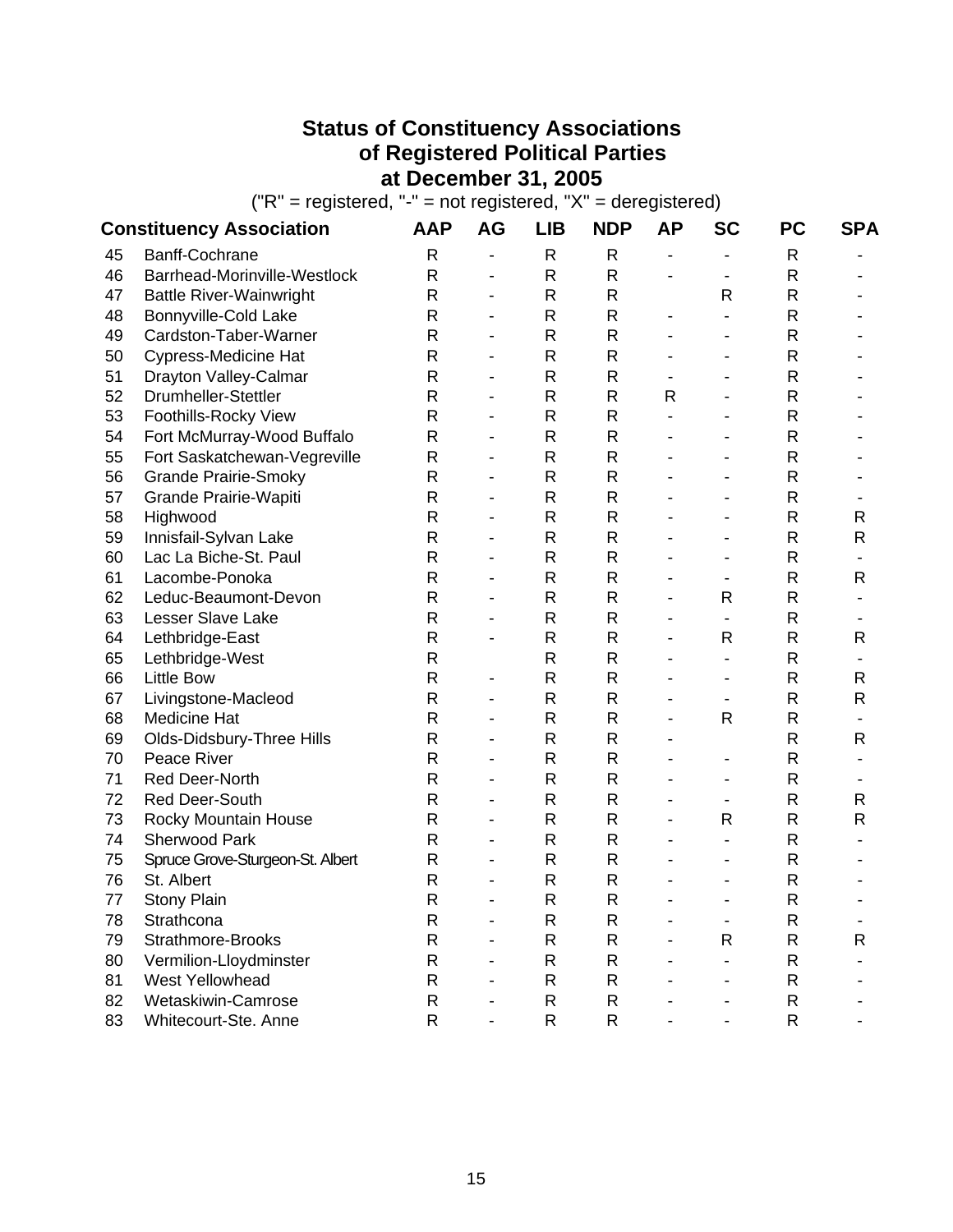## **Summary of 2005 Annual Financial Statements Registered Political Parties**

| Registered<br><b>Political Parties</b> | Amounts to<br>\$375.00 | <b>Amounts of</b><br>\$375.01<br>and greater | Other<br>Revenue | <b>Total</b><br>Annual<br><b>Revenue</b> | <b>Funds</b><br><b>Transferred</b> | Annual<br><b>Expenses</b> | Total Annual<br><b>Expenses</b> | <b>Surplus</b><br>(Deficit) |
|----------------------------------------|------------------------|----------------------------------------------|------------------|------------------------------------------|------------------------------------|---------------------------|---------------------------------|-----------------------------|
| AAP                                    | 18,346.00              | 32,689.00                                    | 57,543.00        | 108,578.00                               | 1,500.00                           | 111,310.00                | 112,810.00                      | (4,232.00)                  |
| AG                                     | 2,774.42               | 7,400.00                                     | 3,532.00         | 13,706.42                                | 324.00                             | 11,903.42                 | 12,227.42                       | 1,479.00                    |
| AP                                     | 730.00                 | 16,995.00                                    | 896.00           | 18,621.00                                | <b>Nil</b>                         | 13,566.00                 | 13,566.00                       | 5,065.00                    |
| CP-A                                   | 100.00                 | <b>Nil</b>                                   | 0.38             | 100.38                                   | Nil                                | 32.94                     | 32.94                           | 67.44                       |
| <b>LIB</b>                             | 189,502.00             | 481,423.00                                   | 116,990.00       | 787,915.00                               | 120,396.00                         | 545,769.00                | 665,165.00                      | 121,750.00                  |
| <b>NDP</b>                             | 282,201.00             | 202,558.00                                   | 115,345.00       | 600,104.00                               | 102,628.00                         | 367,046.00                | 469,674.00                      | 130,430.00                  |
| <b>PC</b>                              | 345,560.00             | 1,892,947.00                                 | 58,784.00        | 2,297,291                                | Nil                                | 2,148,523.00              | 2,148,523.00                    | 148,768.00                  |
| <b>SC</b>                              | 1,835.00               | 37,800.00                                    | 11,793.00        | 51,428.00                                | Nil                                | 51,827.00                 | 51,827.00                       | (399.00)                    |
| <b>SPA</b>                             | 8,993.00               | 33,649.00                                    | 4,227.80         | 46,869.80                                | Nil                                | 38,205.93                 | 38,205.93                       | 8,663.87                    |

**Note:** The information presented above represents financial data at December 31, 2005 in capsule form. For information on prior years, reference should be made to the Public Files maintained in this Office. (See page 19)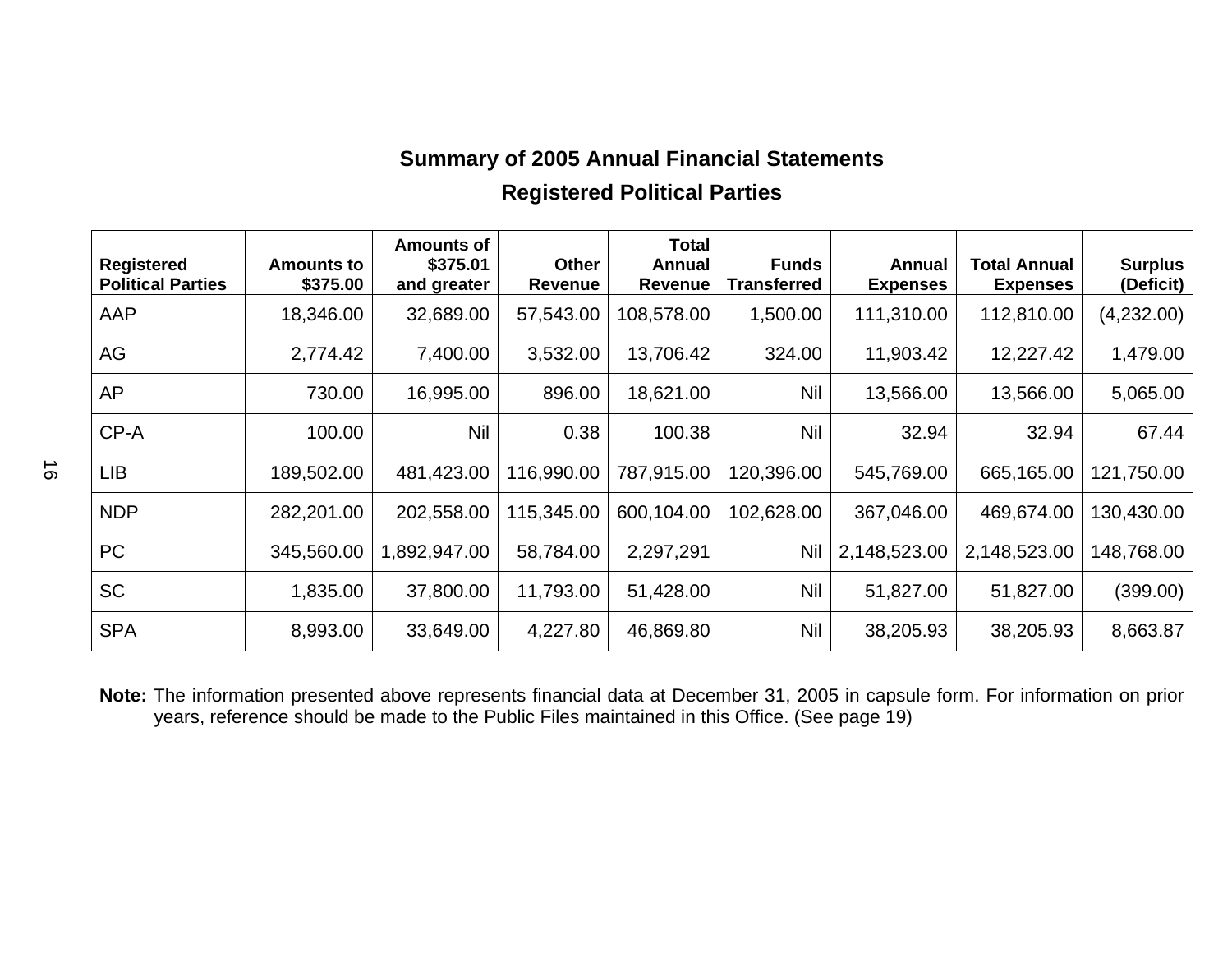## **Summary of 2005 Senatorial Selection Annual Financial Statements Registered Political Parties**

| <b>Registered</b><br><b>Political</b><br><b>Parties</b> | Amounts<br>to \$375.00 | <b>Amounts of</b><br>\$375.01<br>and Greater | <b>Other</b><br><b>Revenue</b> | <b>Total</b><br>Annual<br><b>Revenue</b> | <b>Funds</b><br>Transferred | Annual<br><b>Expenses</b> | <b>Total Annual</b><br><b>Expenses</b> | <b>Surplus</b><br>(Deficit) |
|---------------------------------------------------------|------------------------|----------------------------------------------|--------------------------------|------------------------------------------|-----------------------------|---------------------------|----------------------------------------|-----------------------------|
| AAP                                                     | <b>NIL</b>             | <b>NIL</b>                                   | <b>NIL</b>                     | <b>NIL</b>                               | <b>NIL</b>                  | <b>NIL</b>                | <b>NIL</b>                             | <b>NIL</b>                  |
| <b>PC</b>                                               | <b>NIL</b>             | <b>NIL</b>                                   | <b>NIL</b>                     | <b>NIL</b>                               | <b>NIL</b>                  | <b>NIL</b>                | <b>NIL</b>                             | <b>NIL</b>                  |

**Note:** The information presented above represents financial data at December 31, 2005 in capsule form. For information on prior years, reference should be made to the Public Files maintained in this Office. (see page 19)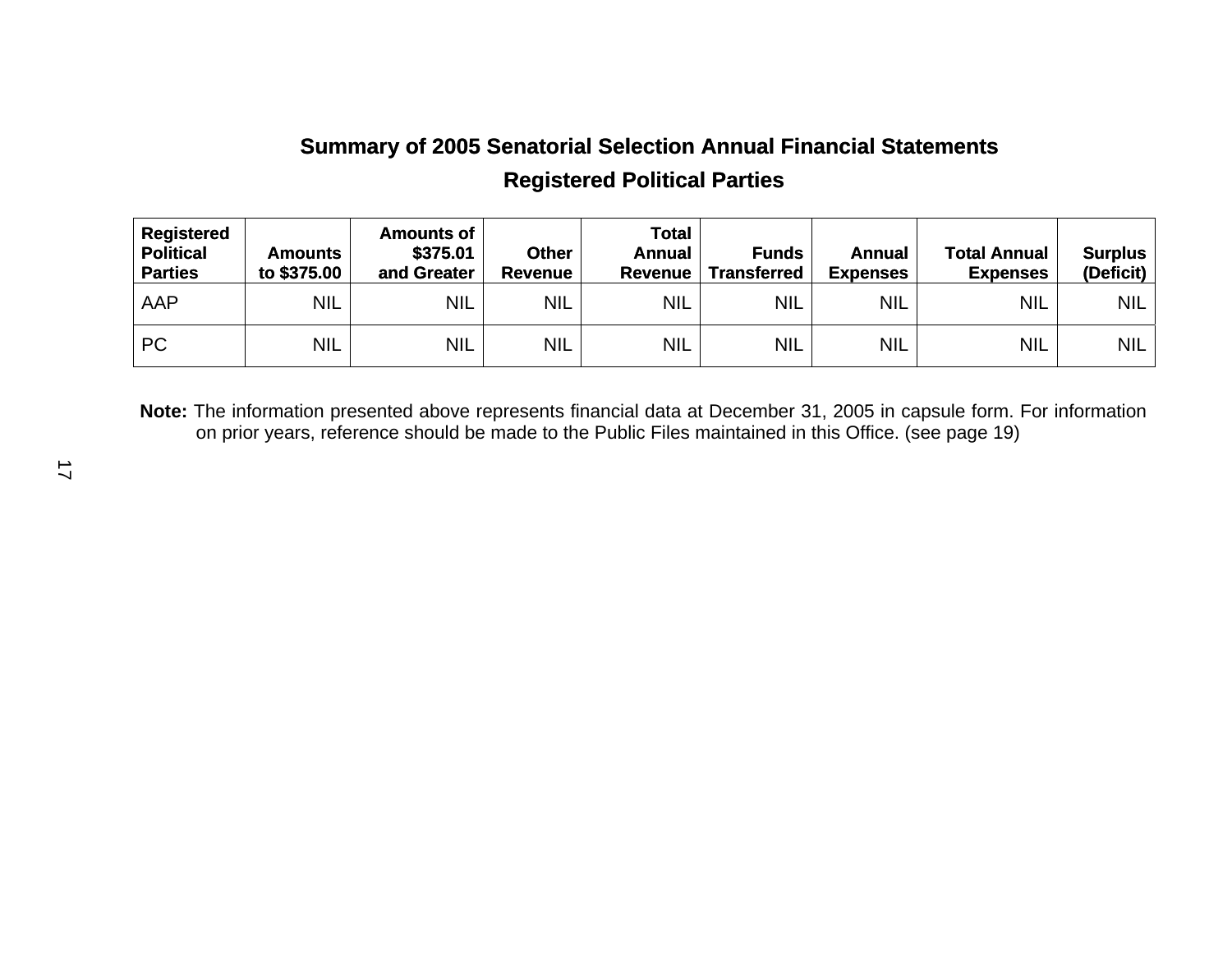## **Section Two - General Information**

## **Income Tax Credit Allowance – 2004**

The Office of Budget and Management, Tax Policy of Alberta Finance provided information obtained from Canada Customs and Revenue Agency concerning the 2004 income tax credits for political contributions allowed to individual and corporate taxpayers who paid Alberta income tax.

Although the following information is one year after the fact, it may be of general interest:

| 2004 contributions, by individuals, to parties                    | \$<br>2,580,749  |
|-------------------------------------------------------------------|------------------|
| 2004 contributions, by corporations, to parties                   | \$<br>2,129,926  |
| 2004 contributions, by trade unions, to parties                   | \$<br>142,935    |
| 2004 contributions, by individuals, to constituency associations  | \$<br>545,823    |
| 2004 contributions, by corporations, to constituency associations | \$<br>428,882    |
| 2004 contributions, by trade unions, to constituency associations | \$<br><b>NIL</b> |
| 2004 contributions, by individuals, to candidates                 | \$<br>2,037,302  |
| 2004 contributions, by corporations, to candidates                | \$<br>1,440,168  |
| 2004 contributions, by trade unions, to candidates                | \$<br>33,023     |
| 2004 income tax credit allowed to individuals                     | \$<br>2,721,000  |
| 2004 income tax credit allowed to corporations                    | \$<br>236,024    |

These factors should be considered when reviewing this information:

- a. taxpayers do not receive income tax credits unless they submit an Official Receipt for the contribution;
- b. if there is no Alberta income tax payable, no income tax credit is allowed; and
- c. the amount of income tax credit allowed is based on a declining percentage calculation of the total contribution; the maximum tax credit of \$1,000.00 is reached with a contribution of \$2,300.00.
- **Note**: In consideration of the foregoing factors, a direct percentage comparison of the income tax credit allowed to the total amount contributed may not necessarily be valid.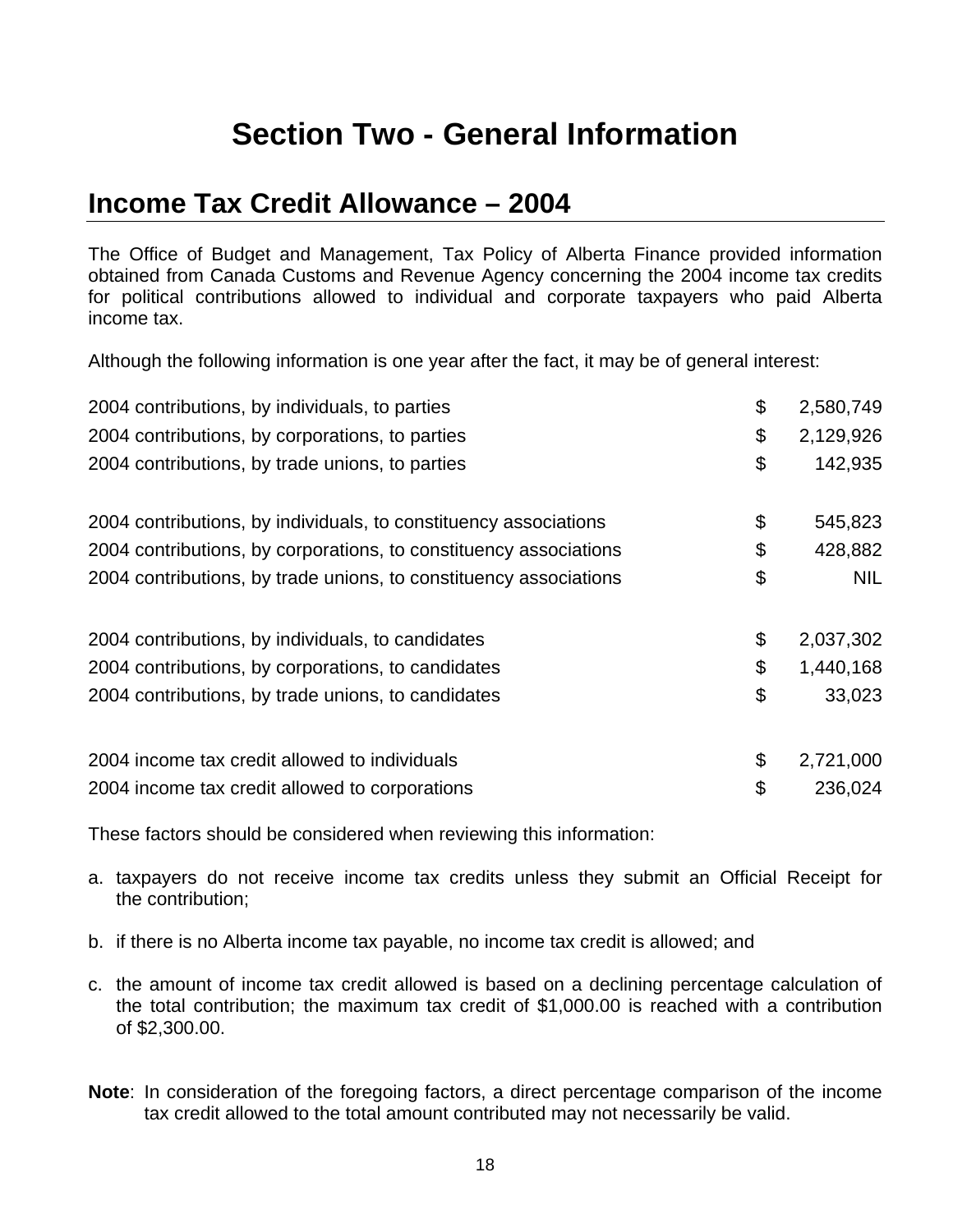## **Funds Held in Trust by the Office of the Chief Electoral Officer**

At the date of this Report, the Chief Electoral Officer is not holding any funds in trust for any party, constituency association, or candidate whose registration has been cancelled or for any other reason.

## **Public Files**

The Public Files contain information concerning political financing of registered political organizations in Alberta. The Public Files now contain data for twenty-nine consecutive calendar years including the eight general elections held since February 14, 1979, the sixteen by-elections held since January 1, 1978 and the Senate Nominee elections held in 1989 and 1998 and 2004. Interest in examining these records usually peaks when the candidates, constituency associations and parties file the required financial statements.

All financial statements are contained in the Public Files maintained by this Office and are available for examination from 8:15 a.m. to 12:00 p.m. and 1:00 p.m. to 4:30 p.m., Monday to Friday. Photocopies of data maintained in the Public Files are available at a rate prescribed under authority of Section 11 of the *Election Finances and Contributions Disclosure Act*. Copies of all reports published by the Chief Electoral Officer are available to the public at no cost and are also available on the Elections Alberta website: [www.electionsalberta.ab.ca.](http://www.electionsalberta.ab.ca/)

## **Events of Interest Since March 31, 2006**

The following events have taken place between the end of the filing year, March 31, 2006 and the date this report was published.

- ¾ The Select Standing Committee on Legislative Offices appointed Mr. Lorne R. Gibson as Alberta's fifth Chief Electoral Officer effective June 12, 2006.
- $\triangleright$  A new addition to the Elections Alberta website was activated in November 2006 allowing access to public records identified within the *Election Finances and Contribution Disclosure Act*. The online Contributor Search will enable users to easily research contributions made by individuals, corporations or trade unions. This search capacity will modernize the existing manual process of researching information through the Public Files located in our office.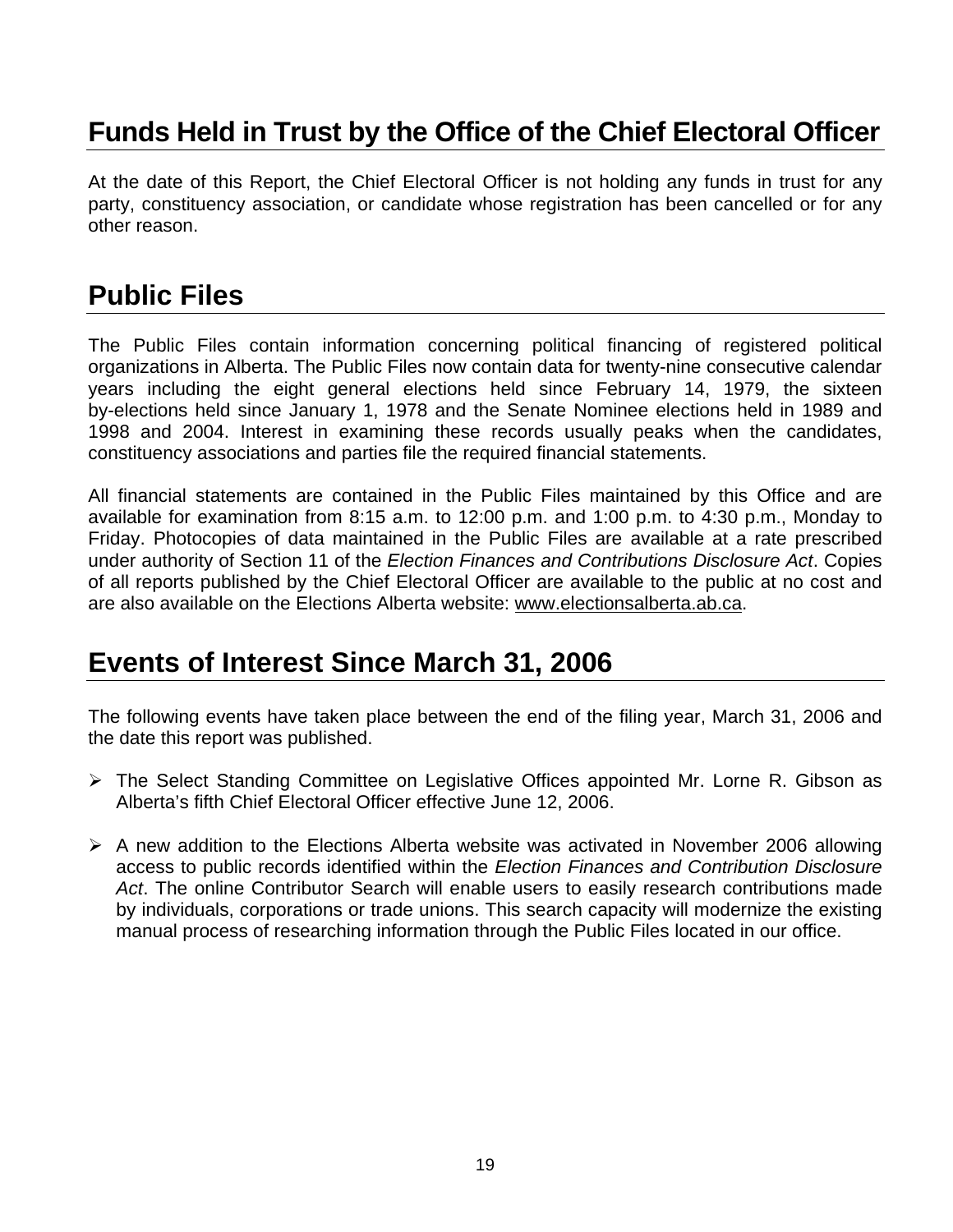## **Section Three – Office of the Chief Electoral Officer**

**Financial Statements – as at March 31, 2005**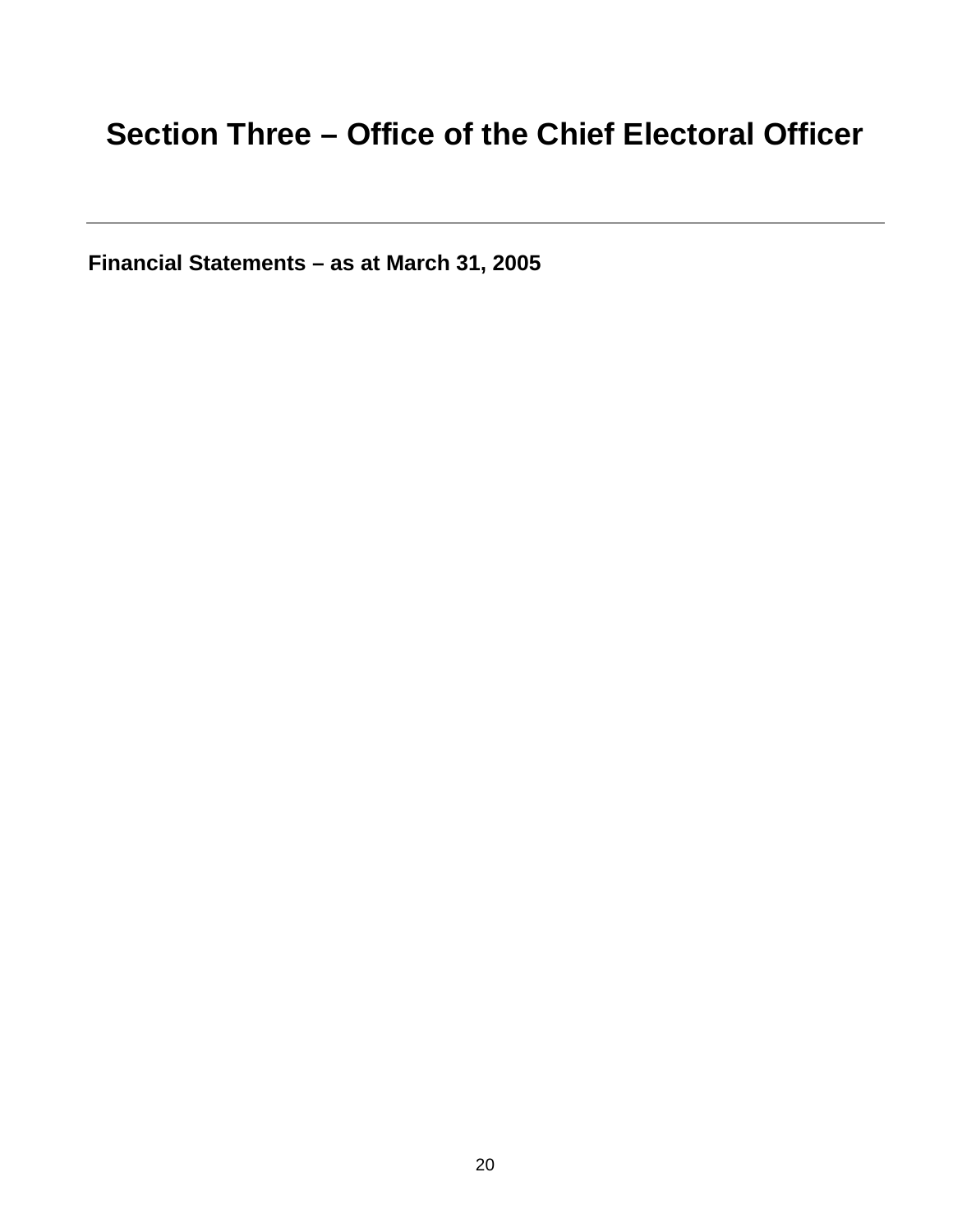## **Office of the Chief Electoral Officer**

Financial Statements

As at March 31, 2005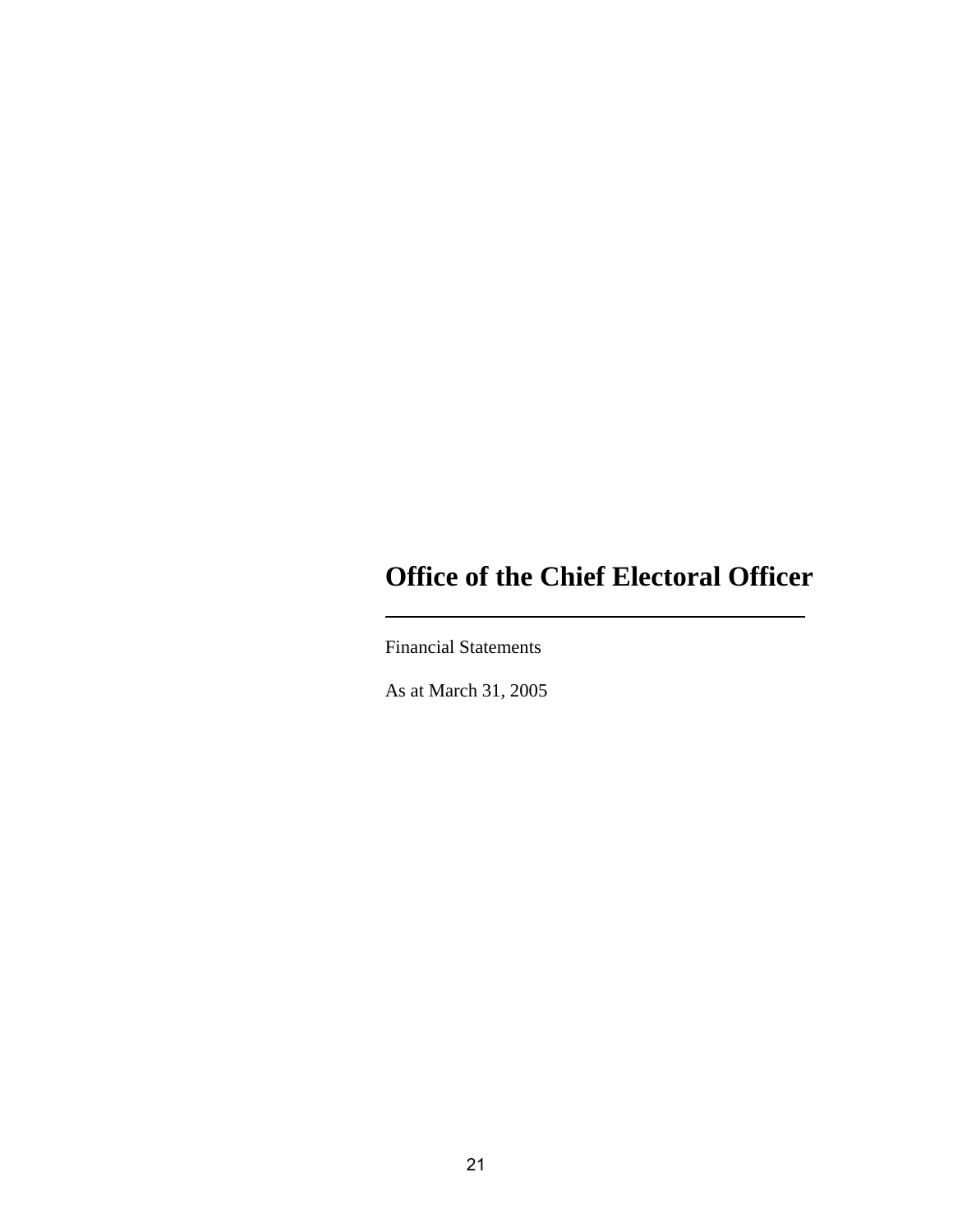### FINANCIAL STATEMENTS

### AS AT MARCH 31, 2005

Auditor's Report

Statement of Financial Position

Statement of Operations

Statement of Cash Flow

Notes to the Financial Statements

Schedule 1 – Expense Detailed by Object

Schedule 2 - Salary and Benefits Disclosure

Schedule 3 – Schedule of Allocated Costs

Schedule 4 – Summary of General Election Costs

Schedule 5 – Summary of General Enumeration Costs

Schedule 6 – Summary of Senate Nominee Election Costs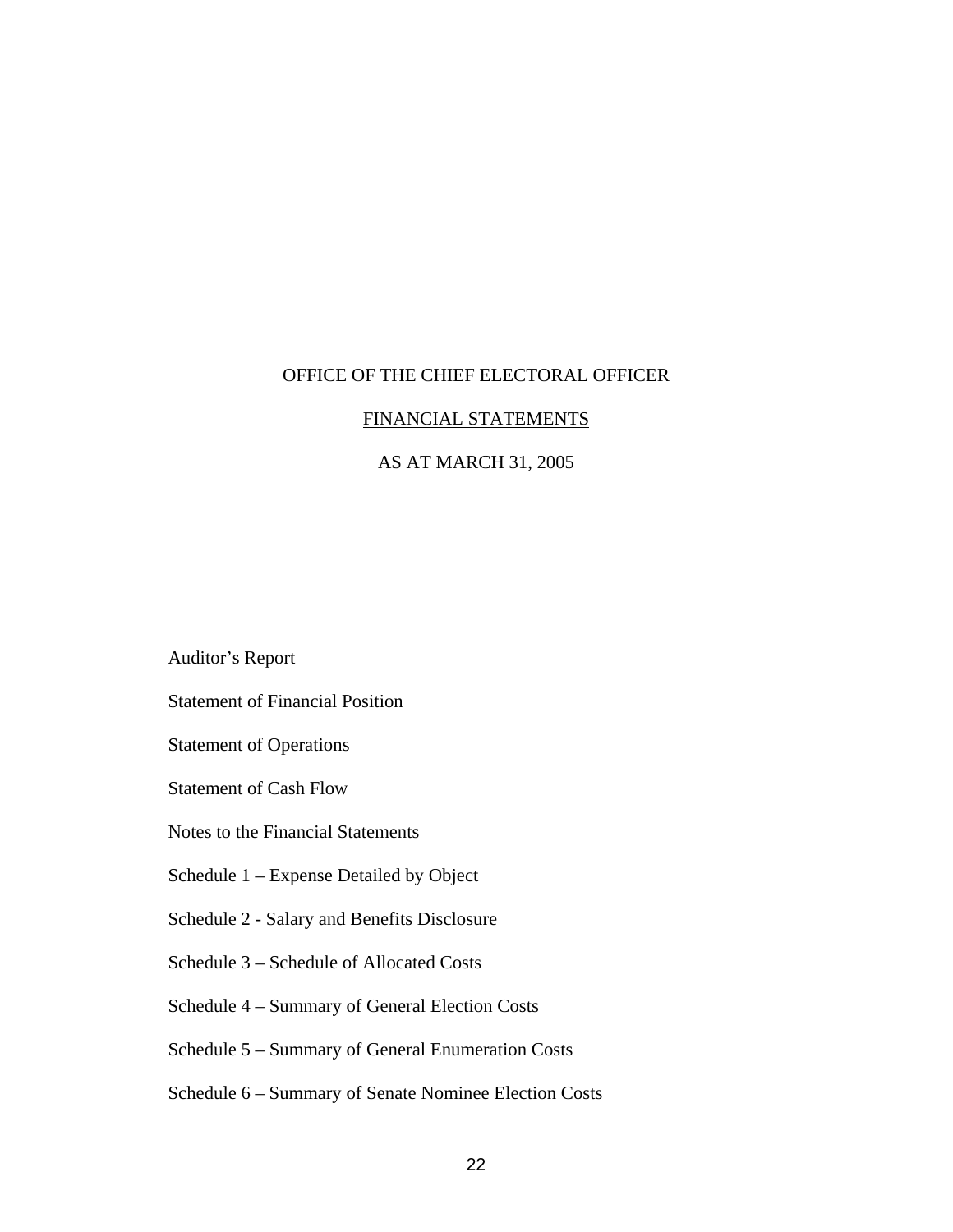### AUDITOR'S REPORT

To the Members of the Legislative Assembly

I have audited the statement of financial position of the Office of the Chief Electoral Officer as at March 31, 2005 and the statements of operations and cash flow for the year then ended. These financial statements are the responsibility of the Office's management. My responsibility is to express an opinion on these financial statements based on my audit.

I conducted my audit in accordance with Canadian generally accepted auditing standards. Those standards require that I plan and perform an audit to obtain reasonable assurance whether the financial statements are free of material misstatement. An audit includes examining, on a test basis, evidence supporting the amounts and disclosures in the financial statements. An audit also includes assessing the accounting principles used and significant estimates made by management, as well as evaluating the overall financial statement presentation.

In my opinion, these financial statements present fairly, in all material respects, the financial position of the Office as at March 31, 2005 and the results of its operations and cash flows for the year then ended in accordance with Canadian generally accepted accounting principles.

> Original signed by Fred J. Dunn, FCA Auditor General

Edmonton, Alberta June 30, 2005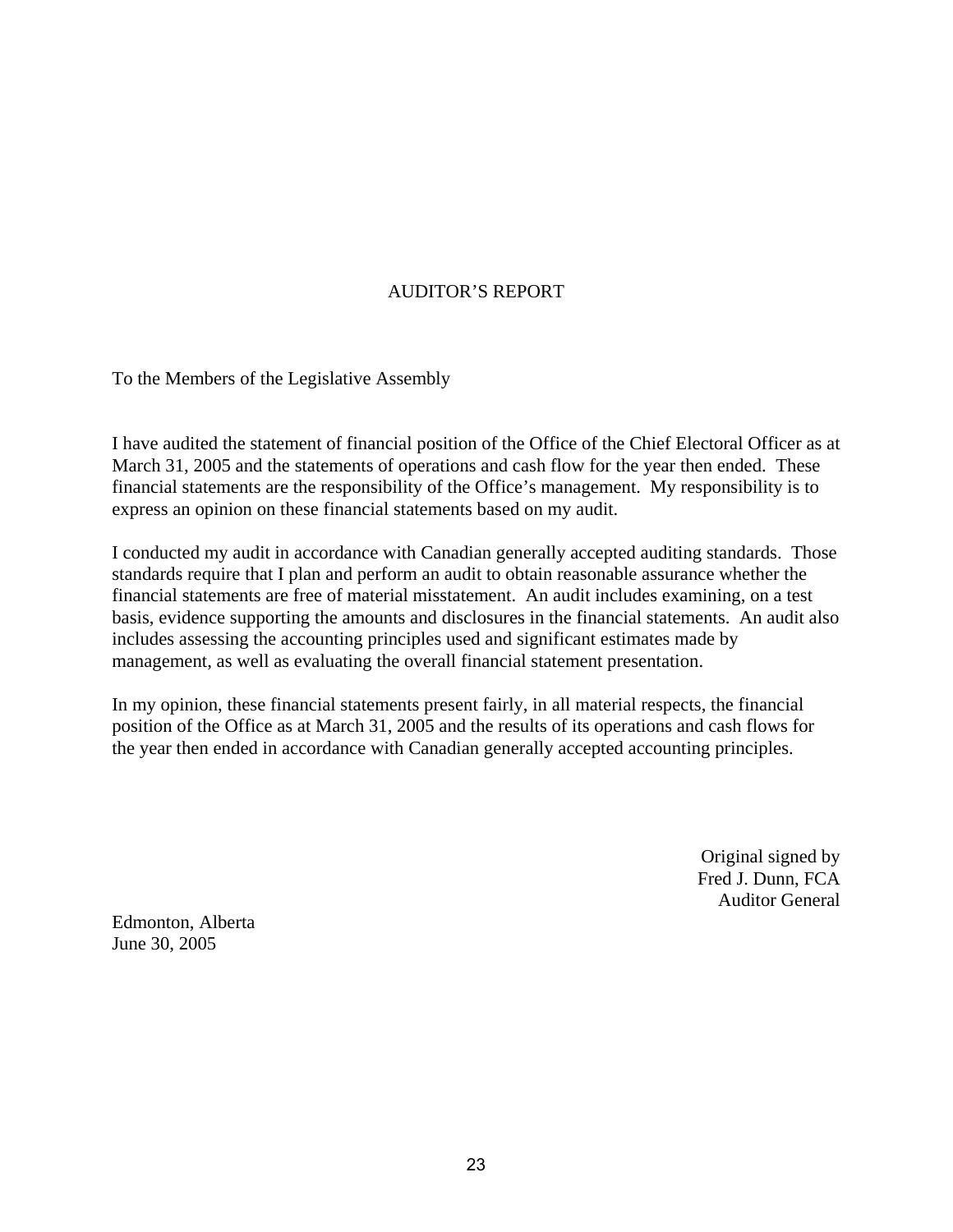### STATEMENT OF FINANCIAL POSITION

### AS AT MARCH 31, 2005

|                                          |    | 2005         |    | 2004        |
|------------------------------------------|----|--------------|----|-------------|
| <b>ASSETS</b>                            |    |              |    |             |
| Current assets                           |    |              |    |             |
| Cash                                     | \$ | 650          | \$ | 150         |
| Inventory                                |    | 265,789      |    | 128,808     |
| Accounts receivable and advances         |    | 2,673        |    | 3,677       |
|                                          |    | 269,112      |    | 132,635     |
| Capital assets (Note 4)                  |    | 293,993      |    | 202,166     |
|                                          | S  | 563,105      | \$ | 334,801     |
| <b>LIABILITIES AND NET ASSETS</b>        |    |              |    |             |
| <b>Current liabilities</b>               |    |              |    |             |
| Accounts payable and accrued liabilities | \$ | 121,929      | \$ | 125,771     |
| Accrued vacation pay                     |    | 158,368      |    | 97,382      |
|                                          |    | 280,297      |    | 223,153     |
| Net assets                               |    |              |    |             |
| Net assets at beginning of year          |    | 111,648      |    | 119,628     |
| Net operating results                    |    | (13,605,299) |    | (1,450,344) |
| Net transfer from general revenues       |    | 13,776,459   |    | 1,442,364   |
| Net assets at end of year                |    | 282,808      |    | 111,648     |
|                                          | \$ | 563,105      | \$ | 334,801     |

The accompanying notes and schedules are part of these financial statements.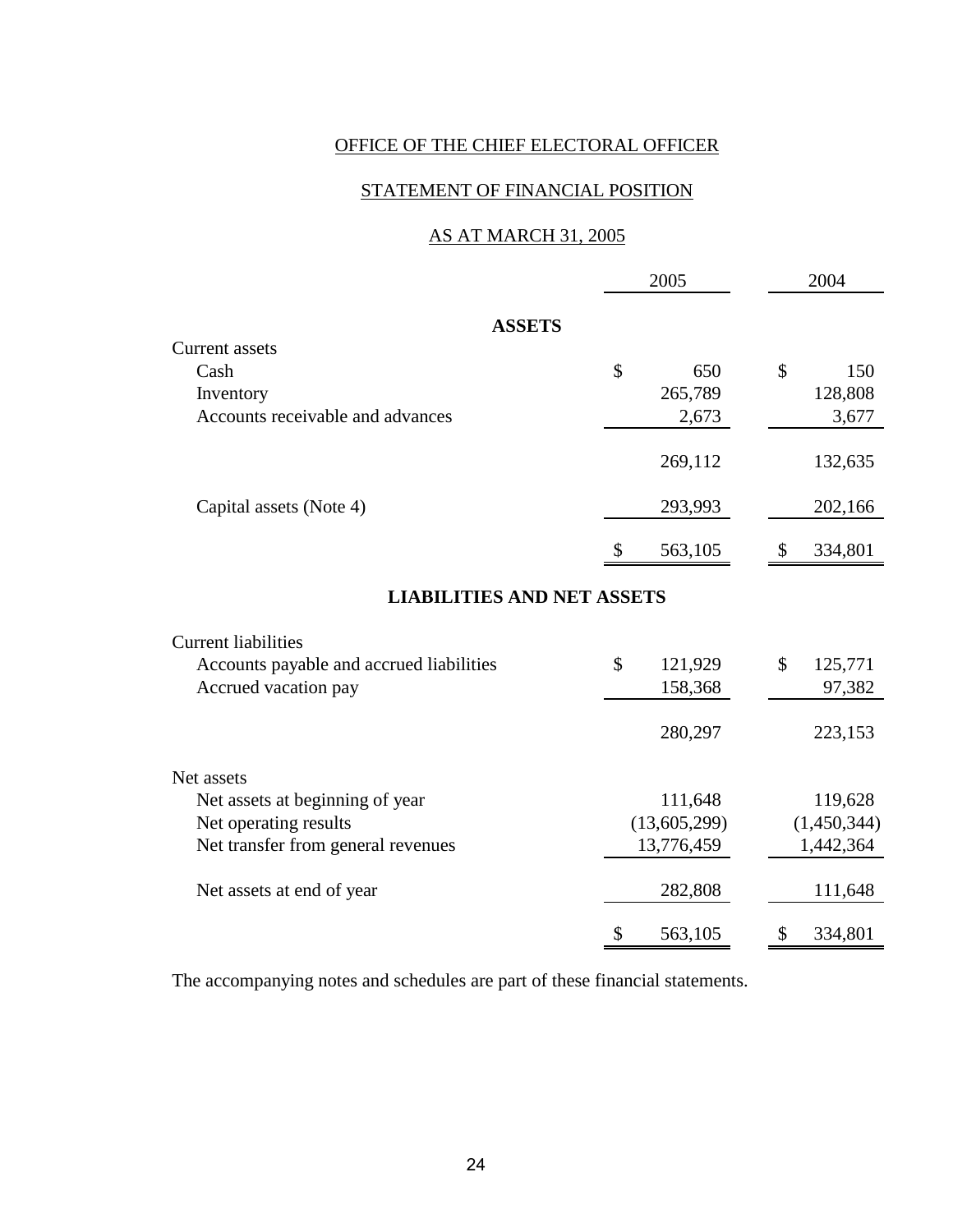### STATEMENT OF OPERATIONS

### FOR THE YEAR ENDED MARCH 31, 2005

|                                               | 2005          |            |               |              |        | 2004        |  |
|-----------------------------------------------|---------------|------------|---------------|--------------|--------|-------------|--|
|                                               | <b>Budget</b> |            | Actual        |              | Actual |             |  |
|                                               |               |            |               |              |        | Restated    |  |
| Revenues:                                     |               |            |               |              |        |             |  |
| Other revenue                                 |               |            | $\sqrt[6]{3}$ | 86,388       | \$     | 1,320       |  |
| Expenses (Schedules $1 \& 3$ ):               |               |            |               |              |        |             |  |
| Voted:                                        |               |            |               |              |        |             |  |
| Election office                               | \$            | 932,529    |               | 926,829      |        | 722,404     |  |
| Elections                                     |               | 7,491,002  |               | 8,270,357    |        | 48,497      |  |
| Register of electors                          |               | 5,311,369  |               | 4,662,323    |        | 721,536     |  |
|                                               | \$            | 13,734,900 |               | 13,859,509   |        | 1,492,437   |  |
| Non-budgetary Expenses                        |               |            |               |              |        |             |  |
| Capitalization of assets expensed as supplies |               |            |               | (200, 919)   |        | (109, 408)  |  |
| Amortization of capital assets                |               |            |               | 109,092      |        | 61,253      |  |
| Net purchase of inventory                     |               |            |               | (193, 745)   |        | (7,026)     |  |
| Write down of inventory                       |               |            |               | 56,764       |        | 7,655       |  |
| Valuation adjustment                          |               |            |               |              |        |             |  |
| Increase in provision for vacation pay        |               |            |               | 60,986       |        | 6,753       |  |
|                                               |               |            |               | (167, 822)   |        | (40, 773)   |  |
|                                               |               |            |               | 13,691,687   |        | 1,451,664   |  |
| Net operating results                         |               |            | \$            | (13,605,299) | \$     | (1,450,344) |  |

The accompanying notes and schedules are part of these financial statements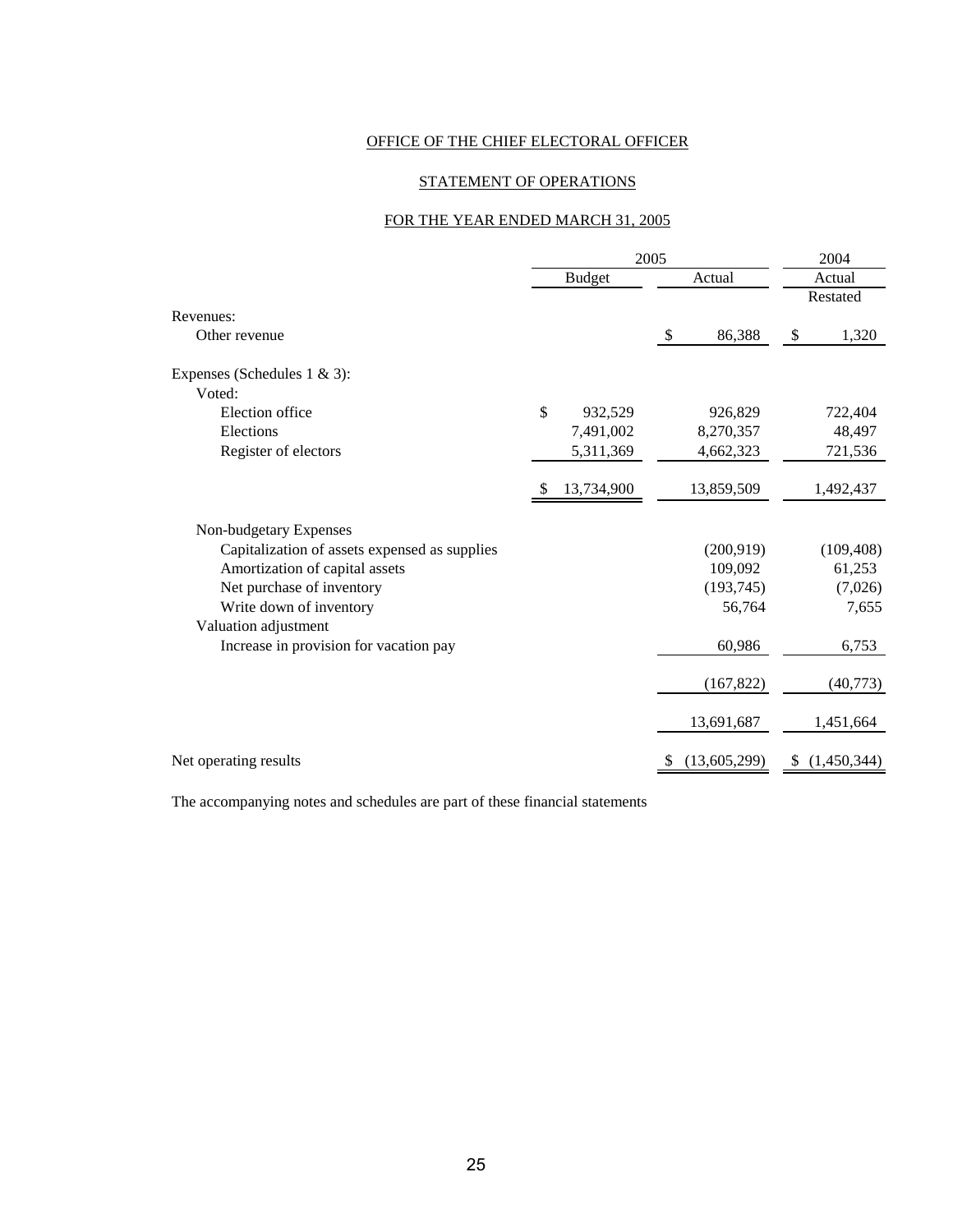### STATEMENT OF CASH FLOW

### FOR THE YEAR ENDED MARCH 31, 2005

|                                            | 2005           | 2004        |
|--------------------------------------------|----------------|-------------|
| Operating transactions:                    |                |             |
| Net operating results                      | (13,605,299)   | (1,450,344) |
| Add non-cash charges                       |                |             |
| Amortization of capital assets             | 109,092        | 61,253      |
|                                            | (13, 496, 207) | (1,389,091) |
| Decrease (increase) in accounts receivable | 1,004          | (607)       |
| (Increase) decrease in inventory           | (136,981)      | 629         |
| (Decrease) increase in accounts payable    |                |             |
| and accrued liabilities                    | (3,842)        | 49,359      |
| Increase in accrued vacation pay           | 60,986         | 6,754       |
| Cash used by operating transactions        | (13,575,040)   | (1,332,956) |
| Capital transactions:                      |                |             |
| Purchase of capital assets                 | (200, 919)     | (109, 408)  |
| Financing transactions:                    |                |             |
| Net transfer from general revenues         | 13,776,459     | 1,442,364   |
| Net cash used                              | 500            | (0)         |
| Cash, beginning of year                    | 150            | 150         |
| Cash, end of year                          | \$<br>650      | \$<br>150   |

The accompanying notes and schedules are part of theses financial statements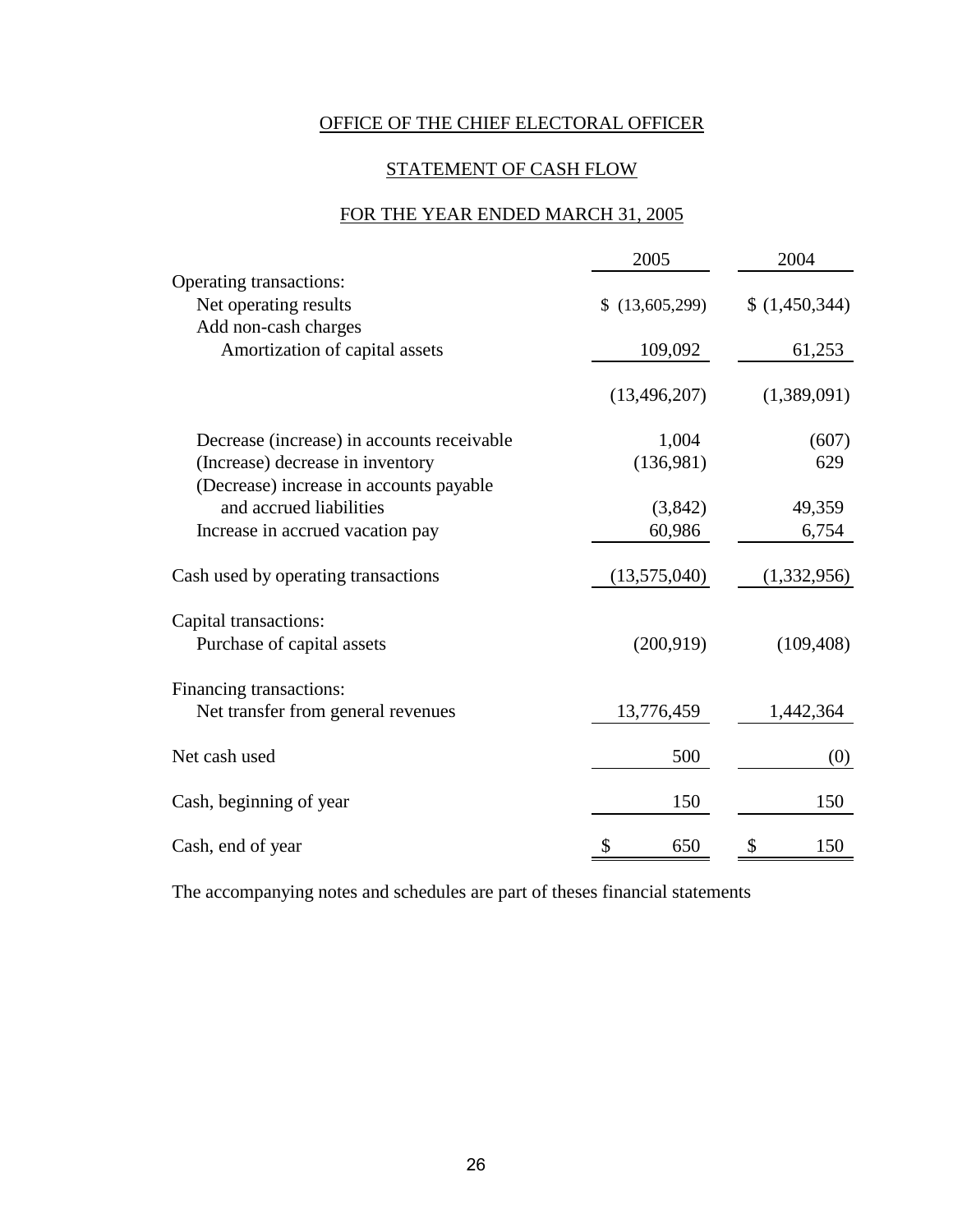### NOTES TO THE FINANCIAL STATEMENTS

### FOR THE YEAR ENDED MARCH 31, 2005

#### Note 1 Authority

The Office of the Chief Electoral Officer (the "Office") is operated under the authority of the *Election Act*, the *Election Finances and Contributions Disclosure Act* and the *Senatorial Selection Act*. The net cost of the operations of the Office is borne by the General Revenue Fund of the Province of Alberta. Annual operating budgets are reviewed by the Select Standing Committee on Legislative Offices.

### Note 2 Purpose

The Chief Electoral Officer provides administrative, logistic and financial support for general and special enumerations, general elections and by-elections, and plebiscites in support of the *Election Act* and elections in support of the *Senatorial Selection Act*. The Chief Electoral Officer monitors and records the financial activities of registered parties, constituency associations and candidates to ensure compliance with the *Election Finances and Contributions Disclosure Act*.

#### Note 3 Summary of Significant Accounting Policies and Reporting Practices

These financial statements are prepared in accordance with the following accounting policies:

a) Reporting Entity

The reporting entity is the Office of the Chief Electoral Officer, for which the Chief Electoral Officer is responsible.

The Office operates within the General Revenue Fund (the "Fund"). The Fund is administered by the Minister of Finance. All receipts of the Office are deposited into the Fund and all disbursements made by the Office are paid from the Fund.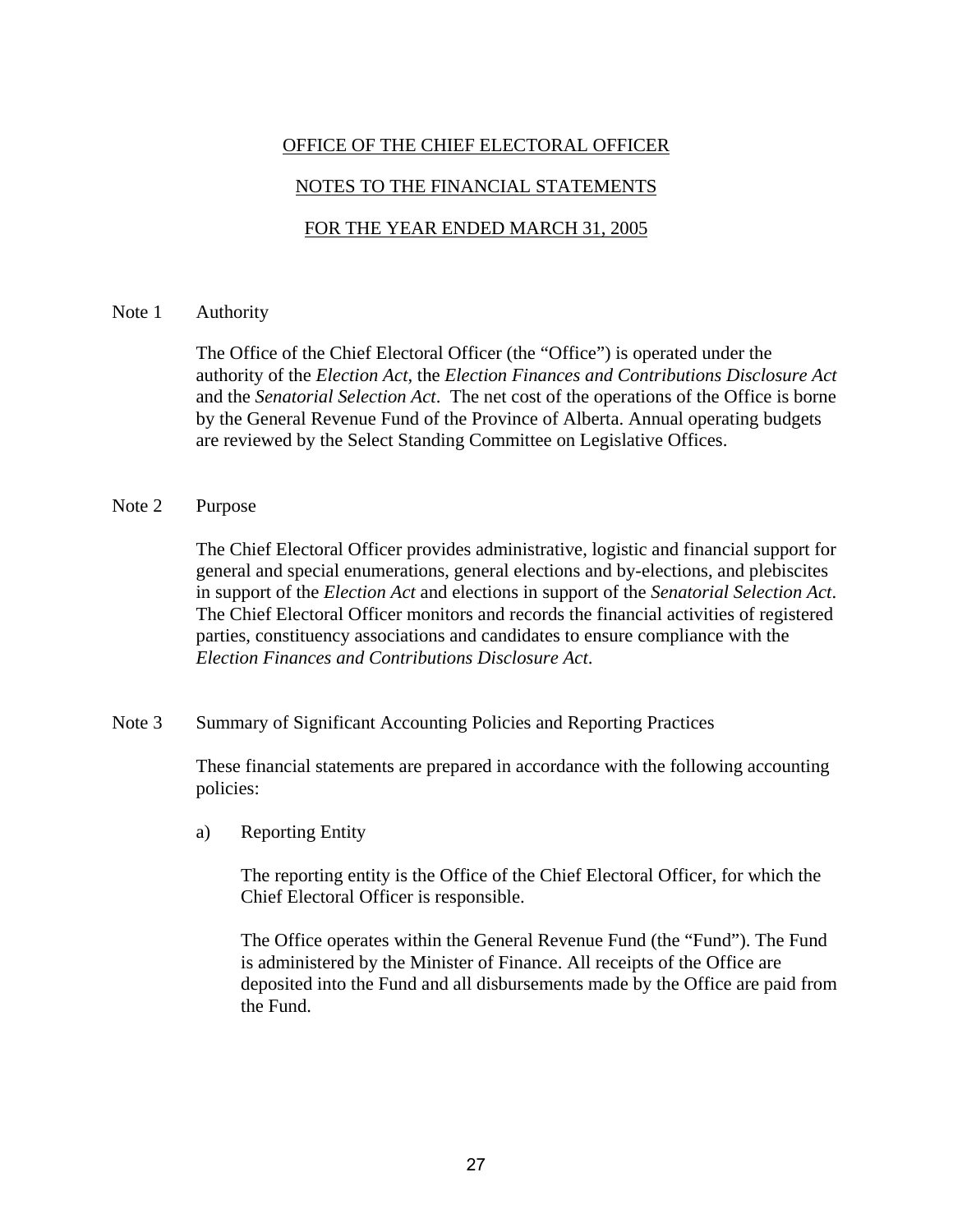- Note 3 Summary of Significant Accounting Policies and Reporting Practices (continued)
	- b) Basis of Financial Reporting

#### Revenue

All revenues are reported on the accrual basis of accounting.

#### **Expenses**

 Expenses represent the costs of resources consumed during the year on the Office's operations.

 Pension costs included in these statements comprise the cost of employer contributions for current service of employees during the year and additional employer contributions for employee service relating to prior years.

Expenses for Senate Nominee Elect in the amount of \$1,651,393 are included under expenses for Elections.

#### Assets

Financial assets of the Office are limited to financial claims such as advances to and accounts receivables from other organizations, employees and other individuals.

Inventories are valued at the lower of cost or net realizable value.

Capital assets of the office are recorded at historical cost. The threshold for capitalizing capital assets is \$5,000 (2004 - \$2,500). Amortization is calculated on a straight-line basis, over the estimated useful lives of the assets as follows:

| Computer hardware and software       | 3 years                   |
|--------------------------------------|---------------------------|
| Warehouse Equipment                  | 10 years                  |
| Furniture and other office equipment | 10 years                  |
| Election assets                      | 20% each general election |

In the year of addition and disposal, amortization is one-half of the prescribed amount.

#### Liabilities

Liabilities represent all financial claims payable by the office at fiscal year end.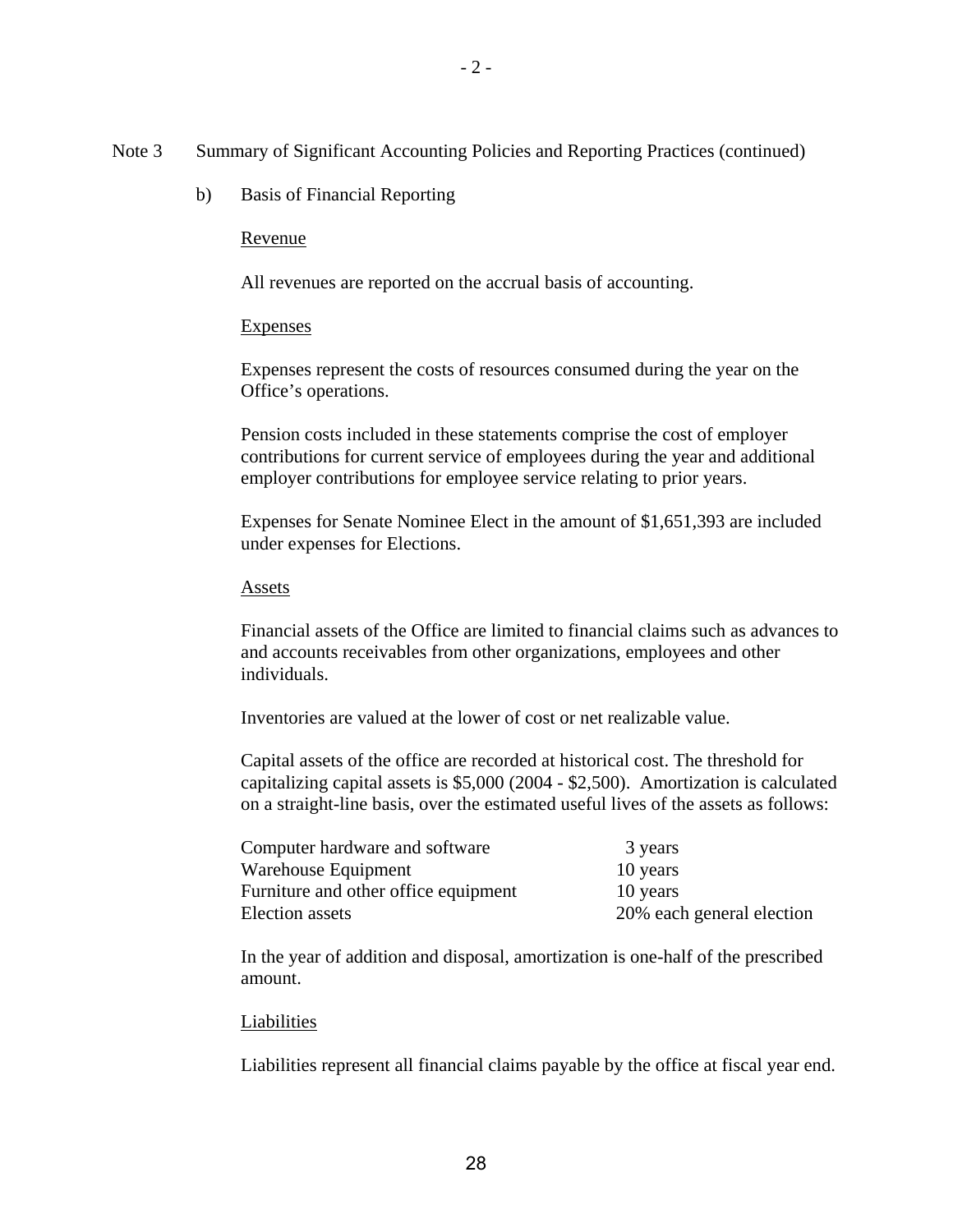b) Basis of Financial Reporting (continued)

Net assets/liabilities represents the difference between the value of assets held by the Office and its liabilities.

### Valuation of Financial Assets and Liabilities

Fair value is the amount of consideration agreed upon in an arm's length transaction between knowledgeable, willing parties who are under no compulsion to act.

The fair value of cash, accounts receivable and advances, accounts payable and accrued liabilities and accrued vacation pay are estimated to approximate their book values.

### Non-Budgetary Expenses

Non-budgetary expenses are increases or decreases in expenses that are excluded from expenses for government budgetary purposes. They are used to record usage of capital assets and inventory on an accrual basis. They are also used to record the cost of accommodations, which are provided at no charge by Alberta Infrastructure.

### Valuation Adjustments

Valuation adjustments reflect amounts excluded from expenses for government budgetary purposes and include changes in the valuation allowances used to reflect assets and liabilities at their appropriate value.

### c) Change in Accounting Policy (Schedule 3)

Effective April 1, 2004, the Office determined that the standards established by the CICA's Public Sector Accounting Board were the most appropriate to its objectives and circumstances. Consequently, the Office no longer treats services paid for by other entities as expenses and contributed revenue. This treatment has been applied retroactively with restatement of the comparative financial statements. This change has had no effect on the net cost of operations and the net liabilities for the current year and the prior year.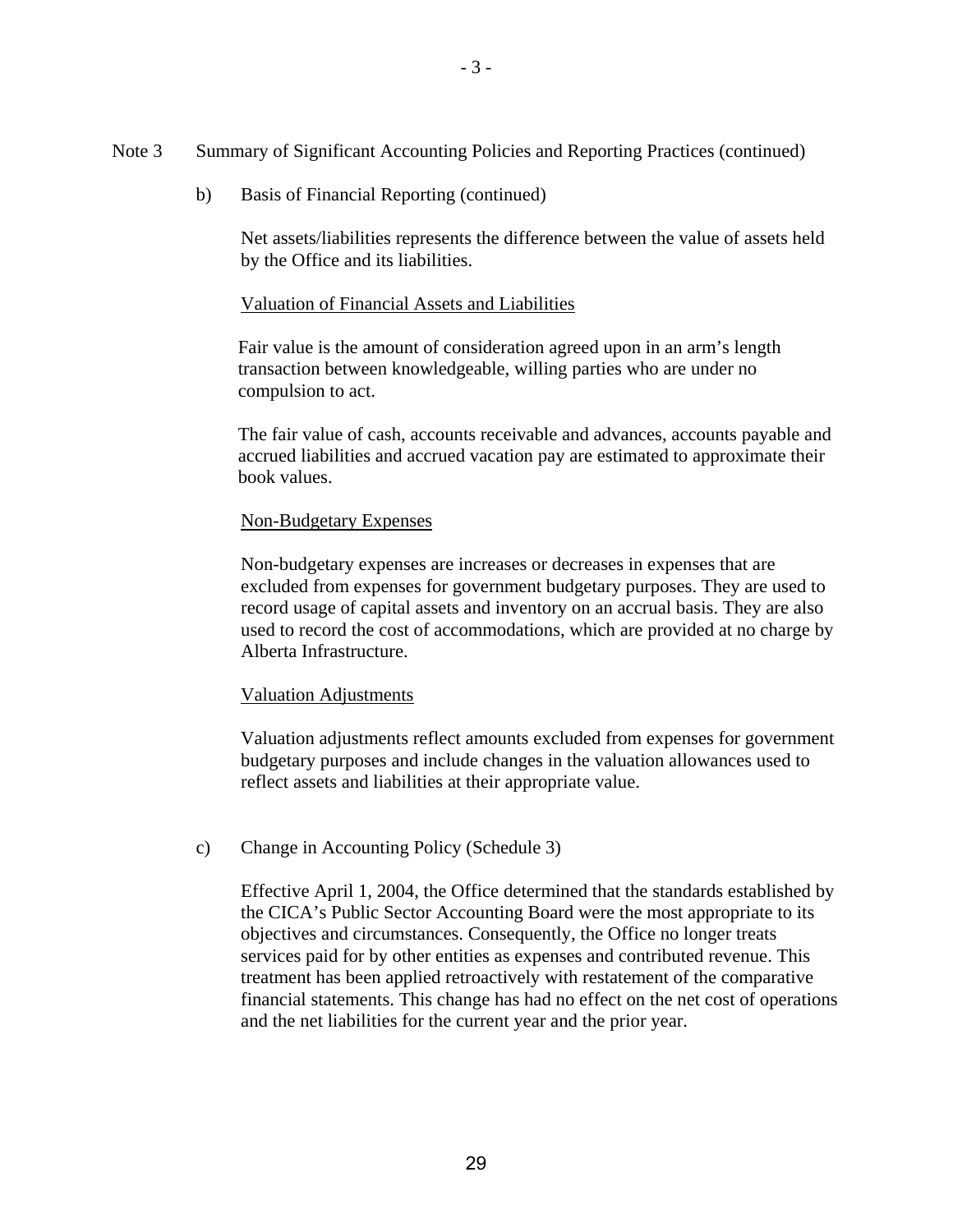#### Note 4 Capital Assets

|                                                       |                     | 2004                        |                   |           |           |  |  |  |  |  |  |                   |                   |
|-------------------------------------------------------|---------------------|-----------------------------|-------------------|-----------|-----------|--|--|--|--|--|--|-------------------|-------------------|
|                                                       | Cost                | Accumulated<br>Amortization |                   |           |           |  |  |  |  |  |  | Net Book<br>Value | Net Book<br>Value |
| Computer hardware and software<br>Warehouse equipment | \$525,413<br>13,400 | \$                          | 295,134<br>13,400 | \$230,279 | \$124,411 |  |  |  |  |  |  |                   |                   |
| Furniture and other office equipment                  | 71,848              |                             | 28,707            | 43,141    | 50,325    |  |  |  |  |  |  |                   |                   |
| <b>Election</b> assets                                | 142,434             |                             | 121,861           | 20,573    | 27,430    |  |  |  |  |  |  |                   |                   |
|                                                       | \$753,095           | \$                          | 459,102           | \$293,993 | \$202,166 |  |  |  |  |  |  |                   |                   |

#### Note 5 Defined Benefit Plans

The Office participates in the multi-employer pension plans: Management Employees Pension Plan and Public Service Pension Plan. The Office also participates in the multi-employer Supplementary Retirement Plan for Public Service Managers. The expense for these pension plans is equivalent to the annual contribution of \$58,146 for the year ended March 31, 2005 (2004 - \$54,407).

At December 31, 2004, the Management Employees Pension Plan reported a deficiency of \$268,101,000 (2003 - \$290,014,000) and the Public Service Pension Plan reported a deficiency of \$450,068,000 (2003 - \$584,213,000). At December 31, 2004, the Supplementary Retirement Plan for Public Service Managers had a surplus of \$9,404,000 (2003 - \$9,312,000).

The office also participates in two multi-employer Long Term Disability Income Continuance Plans. At March 31, 2005, the Bargaining Unit Plan reported an actuarial deficiency of \$11,817,000 (2004 - \$9,766,000) and the Management, Opted Out and Excluded Plan an actuarial surplus of \$ 3,208,000 (2004 – \$1,298,000). The expense for these two plans is limited to employer's annual contributions for the year.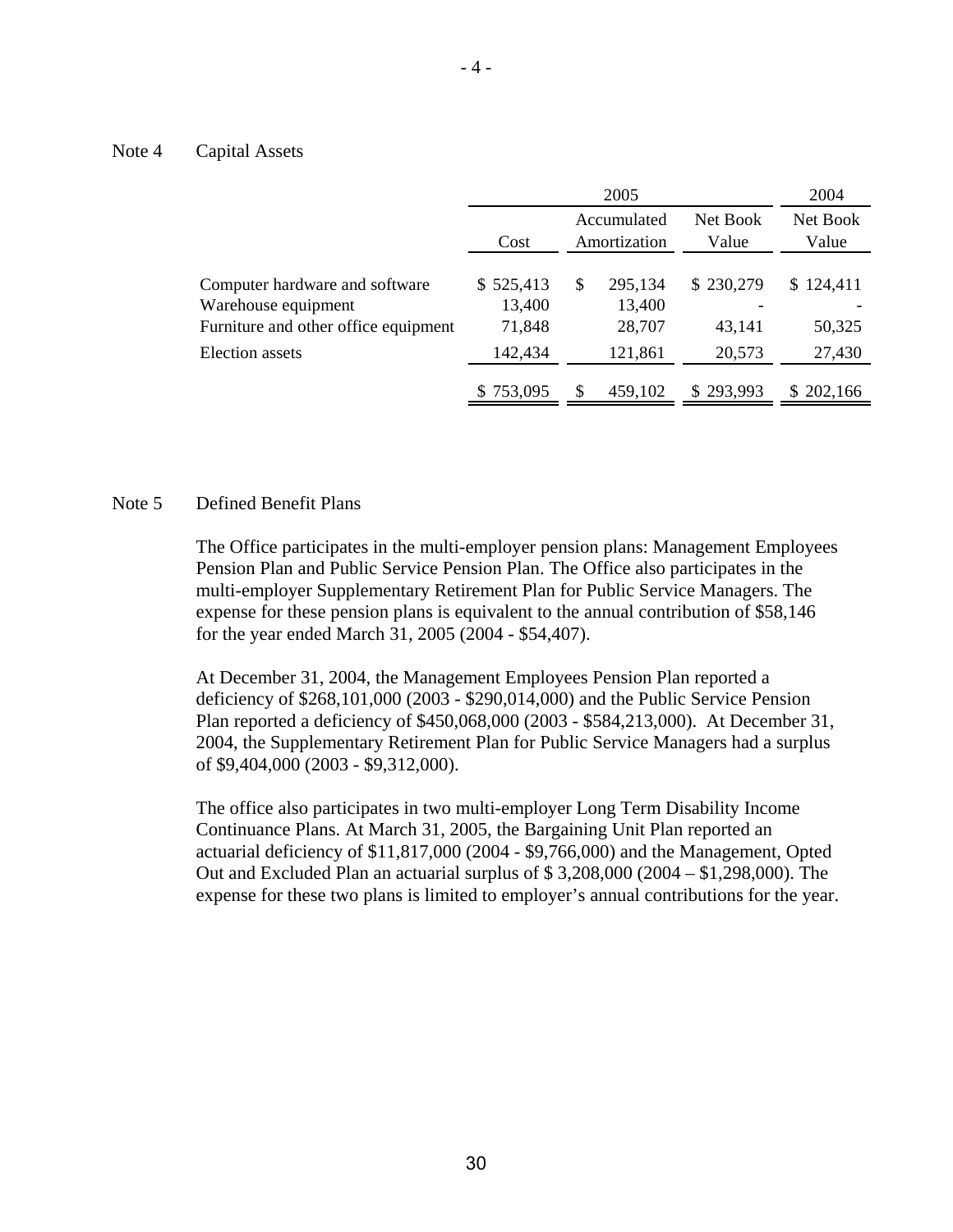Note 6 Budget

| Expenses:                                                                              |              |
|----------------------------------------------------------------------------------------|--------------|
| 2004-05 authorized budget $^{(a)}$                                                     | \$14,752,900 |
| 2004-05 actual expenses (excluding non budgetary expenses<br>and valuation adjustment) | (13,859,509) |
| 2004-05 unexpended (excluding non budgetary expenses<br>and valuation adjustment)      | 893,391      |

(a) Legislative Assembly Estimates were approved on May 19, 2004 in the amount of \$13,734,900. Supplementary estimates of \$1,018,000 were approved on March 24, 2005.

Note 7 Approval of Financial Statements

These financial statements were approved by the Chief Electoral Officer.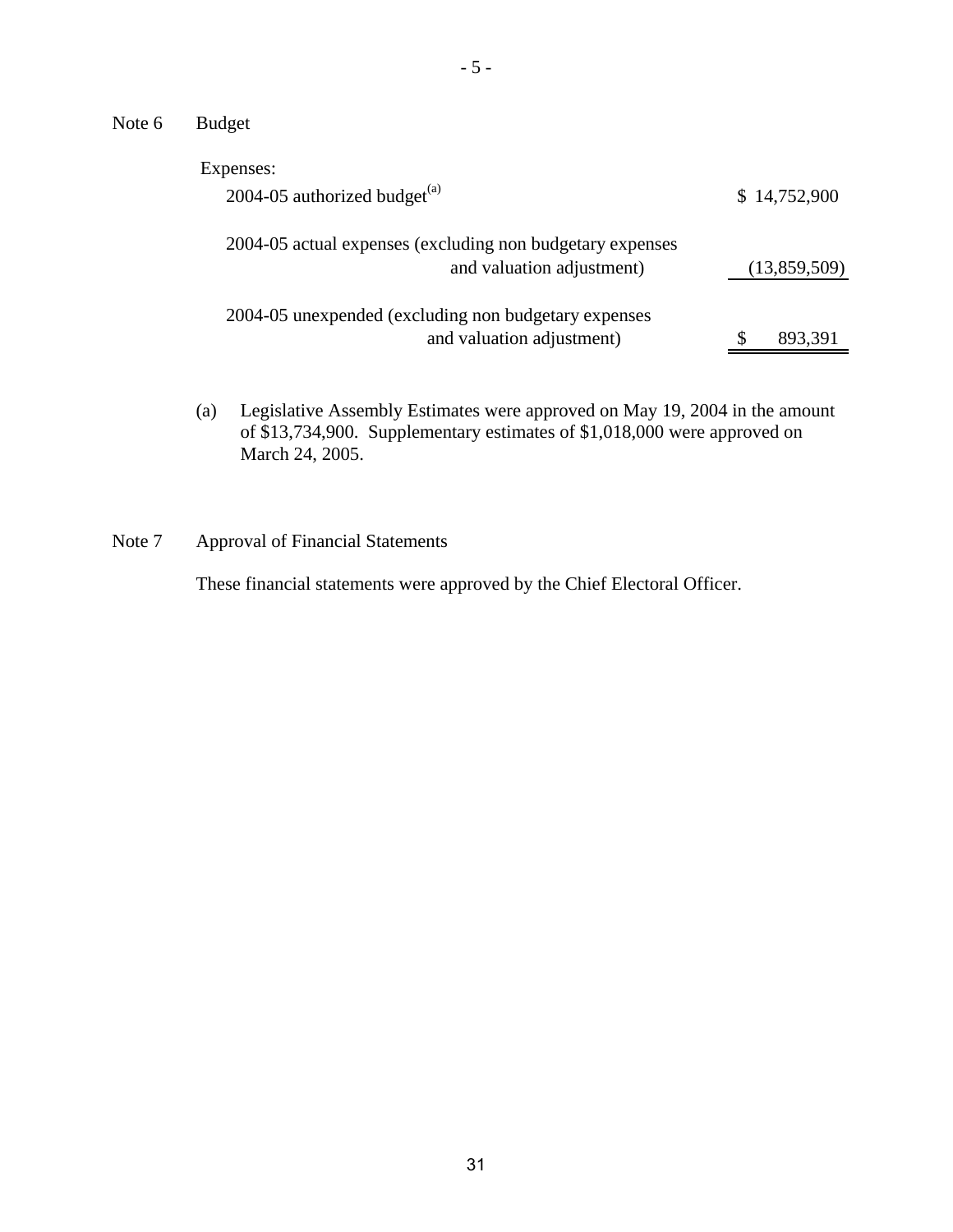### SCHEDULE OF EXPENSE DETAILED BY OBJECT

### FOR THE YEAR ENDED MARCH 31, 2005

|                                               | 2005          | 2004             |               |
|-----------------------------------------------|---------------|------------------|---------------|
|                                               | <b>Budget</b> | Actual           | Actual        |
| Voted:                                        |               |                  |               |
| Salaries, wages and employee benefits         |               | 1,076,933<br>\$. | 706,212<br>\$ |
| Supplies and services                         |               | 12,782,576       | 786,225       |
| Total voted expenses                          | \$13,734,900  | 13,859,509       | 1,492,437     |
| Non-budgetary expenses:                       |               |                  |               |
| Accommodation costs                           |               | 160,203          | 109,098       |
| Capitalization of assets expensed as supplies |               | (200, 919)       | (109, 408)    |
| Amortization of capital assets                |               | 109,092          | 61,253        |
| Net purchase of inventory                     |               | (193, 745)       | (7,026)       |
| Write down of inventory                       |               | 56,764           | 7,655         |
| Valuation adjustment (Note 3):                |               |                  |               |
| Increase in vacation pay                      |               | 60,986           | 6,753         |
|                                               |               | (7,619)          | 68,325        |
| Total expenses                                |               | \$13,851,890     | \$1,560,762   |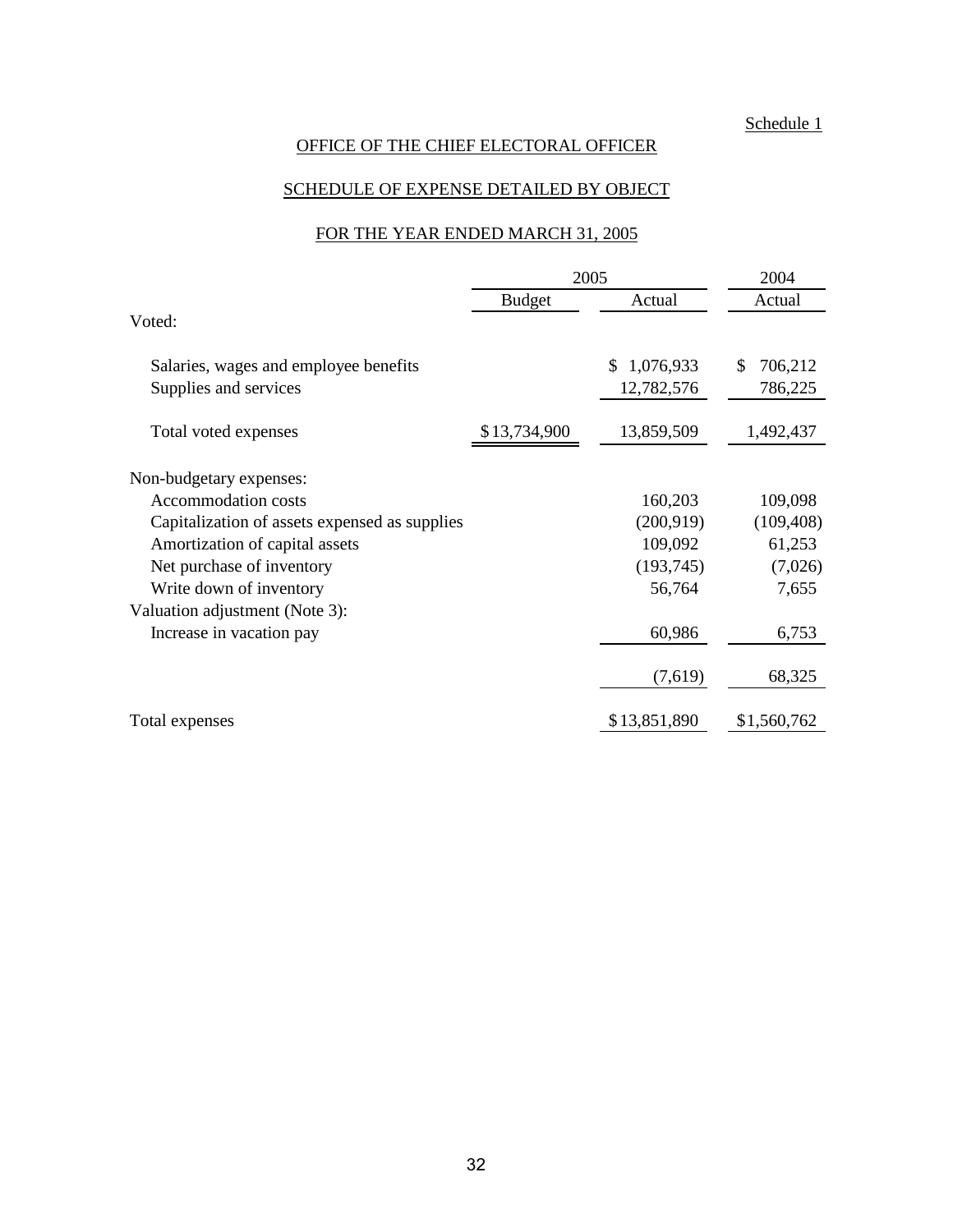### SALARY AND BENEFITS DISCLOSURE

#### FOR THE YEAR ENDED MARCH 31, 2005

|                                                     | 2005 |                    |    |                                                                                                                 |              |        |    |           | 2004         |         |
|-----------------------------------------------------|------|--------------------|----|-----------------------------------------------------------------------------------------------------------------|--------------|--------|----|-----------|--------------|---------|
|                                                     |      | Base Salary<br>(1) |    | Other<br>Non-cash<br>Other Cash<br>Benefits <sup><math>(2)</math></sup><br>Benefits <sup><math>(3)</math></sup> |              |        |    | Total     |              | Total   |
| <b>CURRENT EXECUTIVES</b><br>Senior official        |      |                    |    |                                                                                                                 |              |        |    |           |              |         |
| Chief Electoral Officer <sup>(4)</sup><br>Executive | S.   | 121,524            |    | 13,968                                                                                                          | $\mathbb{S}$ | 22,493 |    | \$157,985 | <sup>S</sup> | 148.193 |
| Deputy Chief Electoral Officer                      | S    | 90,682             | \$ | 17,138                                                                                                          | <sup>S</sup> | 5,235  | \$ | 113,055   | S.           | 114.044 |

- (1) Base salary includes pensionable base pay.
- (2) Other cash benefits include bonuses, vacation payments and lump sum payments.
- (3) Other non-cash benefits include government's share of all employee benefits and contributions or payments made on behalf of employees including pension, health care, dental coverage, group life insurance, short and long-term disability plans, professional memberships and tuition fees.
- (4) Automobile provided, no dollar amount included in other non-cash benefits figures.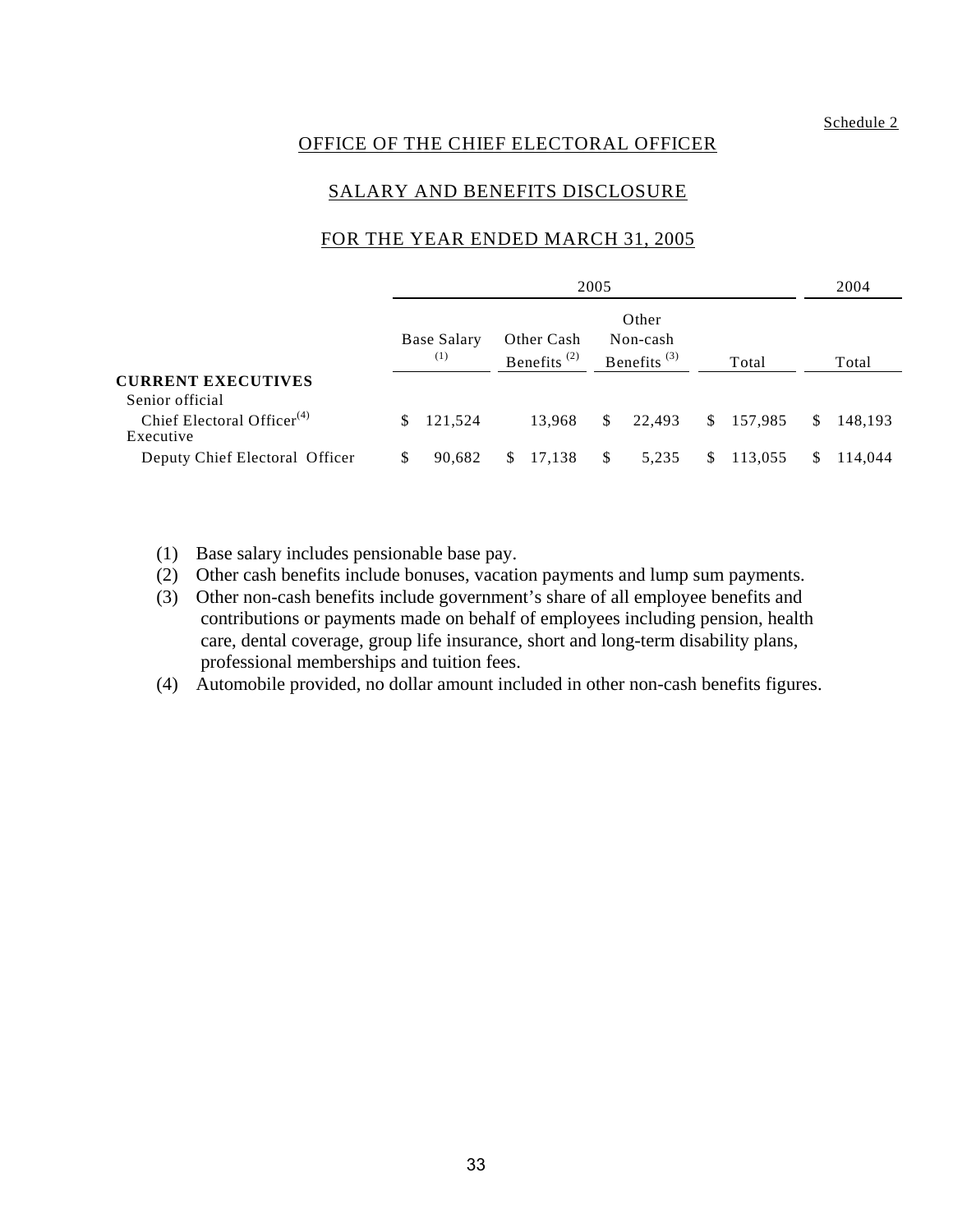#### OFFICE OF THE CHIEF ELECTORAL OFFICER

#### SCHEDULE OF ALLOCATED COSTS

#### FOR THE YEAR ENDED MARCH 31, 2005

|            |    |                        |                               |    | 2005  |   |                            |            | 2004            |
|------------|----|------------------------|-------------------------------|----|-------|---|----------------------------|------------|-----------------|
|            |    |                        |                               |    |       |   | Valuation                  |            |                 |
|            |    |                        | Expenses - Incurred by Others |    |       |   | Adjustments <sup>(3)</sup> |            |                 |
|            |    |                        | Accommodation                 |    | Legal |   | Vacation                   | Total      | Total           |
| Program    |    | Express <sup>(1)</sup> | $\text{Costs}^{(2)}$          |    | Costs |   | Pay                        | Expenses   | <b>Expenses</b> |
| Operations | -S | 13,630,701             | 160,203                       | -S |       | - | 60.986                     | 13,851,890 | \$<br>1,560,762 |

(1) Expenses - Direcly Incurred as per Statement of Operations, excluding valuation adjustments.

(2) Costs shown for Accomodation (includes grants in lieu of taxes) is allocated by square footage.

(3) Valuation Adjustments as per Statement of Operations. Employee benefits provision were allocated by employee.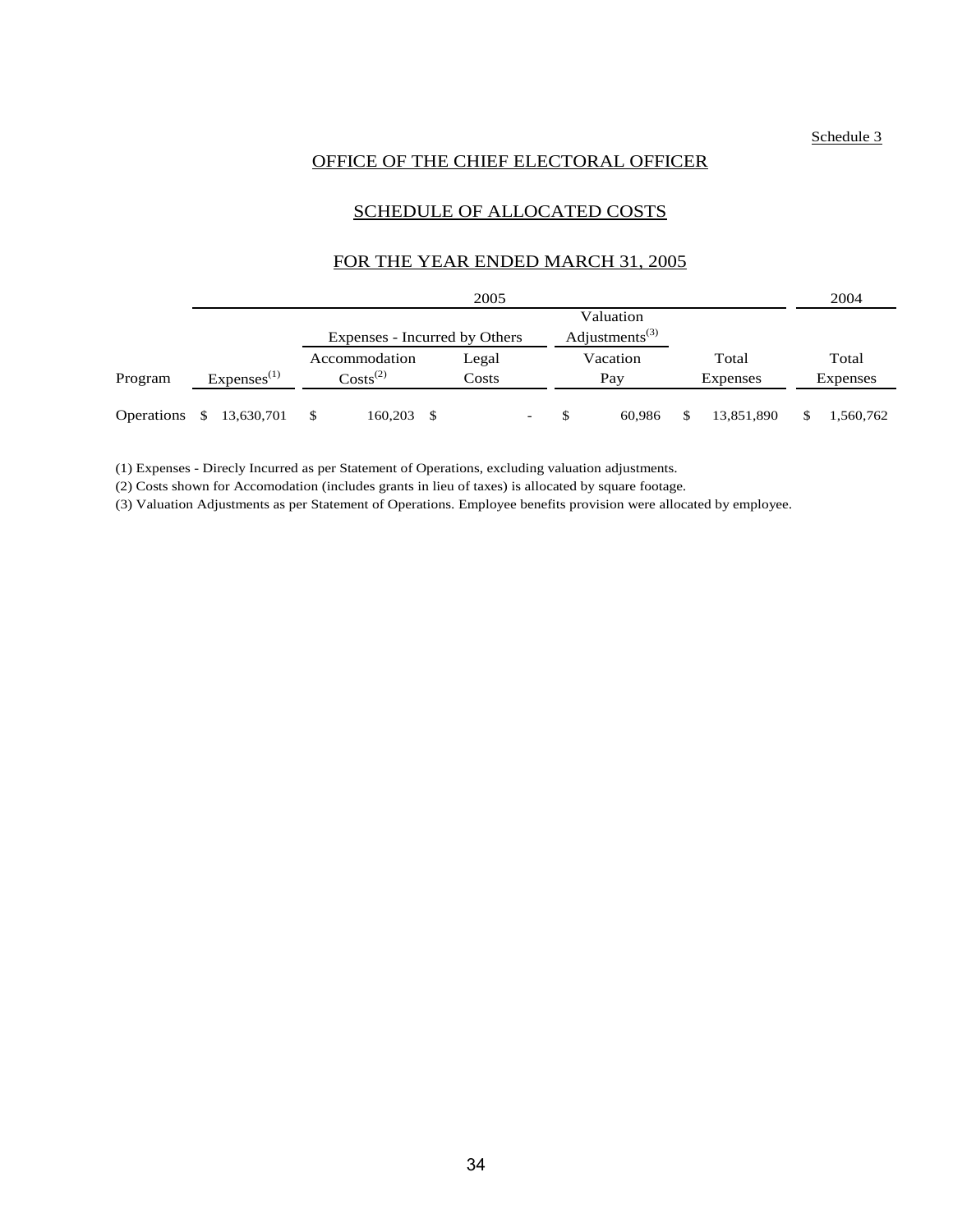### OFFICE OF THE CHIEF ELECTORAL OFFICER

#### SUMMARY OF GENERAL ELECTION COSTS

|                                             | 2004 General<br>Election | 2001 General<br>Election |
|---------------------------------------------|--------------------------|--------------------------|
| Election official fees and associated costs | \$5,969,844              | 4,897,305<br>\$          |
| Office of the Chief Electoral Officer:      |                          |                          |
| Materials and supplies                      | 53,874                   | 180,122                  |
| Contract services                           | 563,171                  | 136,991                  |
| Temporary staff - wages and benefits        | 103,037                  | 115,171                  |
| Freight and postage                         | 60,621                   | 57,581                   |
| Travel                                      | 36,165                   | 16,907                   |
| Rentals                                     | 24,349                   | 17,307                   |
| Telephones and communications               | 33,625                   | 2,866                    |
| Total Office of the Chief Electoral Officer | 874,842                  | 526,945                  |
| Total election expenses                     | \$6,844,686              | \$5,424,250              |

The direct costs for the 2004 General Election were incurred over two fiscal periods – 2003/04 and 2004/05. Therefore, the total election costs reported in this Schedule will not reconcile with the election expenses reported on the Statement of Operations for the year ended March 31, 2005.

This Schedule also shows the direct costs associated with the 2001 General Election, which were incurred over two fiscal periods – 2000/01 and 2001/02.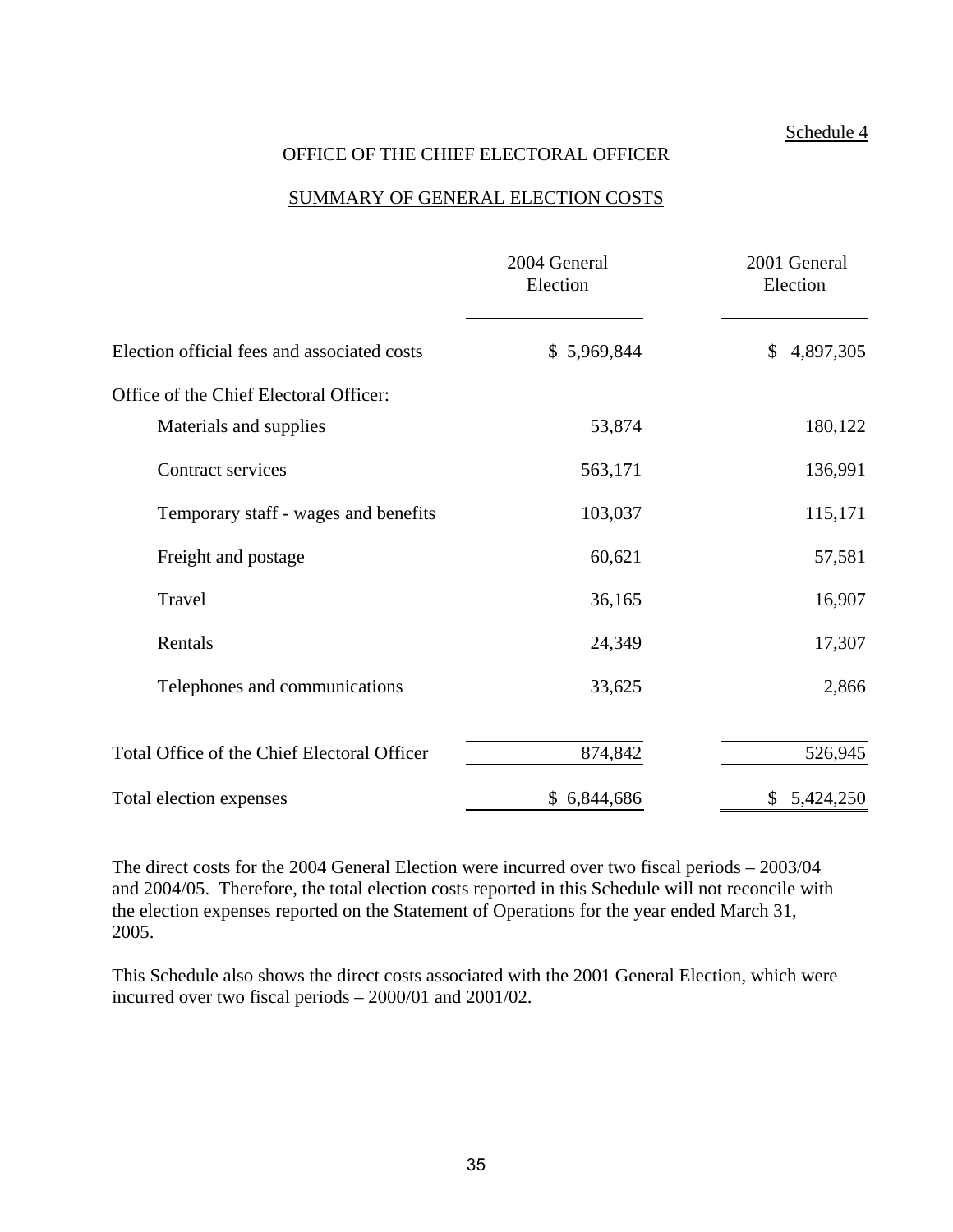### OFFICE OF THE CHIEF ELECTORAL OFFICER

#### SUMMARY OF GENERAL ENUMERATION COSTS

|                                             | 2004 General<br>Enumeration | 2000 General<br>Confirmation |
|---------------------------------------------|-----------------------------|------------------------------|
| Election official fees and associated costs | 3,915,652<br>\$             | \$3,029,951                  |
| Office of the Chief Electoral Officer:      |                             |                              |
| Materials and supplies                      | 141,683                     | 151,200                      |
| Contract services                           | 517,030                     | 151,032                      |
| Advertising                                 | 96,004                      | 105,263                      |
| Temporary staff - wages and benefits        | 45,067                      | 67,323                       |
| Freight and postage                         | 50,920                      | 19,810                       |
| Travel                                      | 46,128                      | 7,816                        |
| Rentals, repairs and maintenance            | 8,448                       | 6,249                        |
| Total Office of the Chief Electoral Officer | 905,280                     | 508,693                      |
| Total enumeration expenses                  | \$4,820,932                 | \$3,538,644                  |

This Schedule includes the direct costs associated with the 2004 General Enumeration; these costs were incurred over the 2003/04 and 2004/05 fiscal periods. The costs include the review and revision of the maps and Register of Electors for the 83 electoral divisions and 5,357 polling subdivisions. Changes to the maps and Register of Electors were necessitated by the implementation of the Electoral Divisions Act in May of 2003. General enumeration costs reported in this Schedule will not reconcile with the Register of Electors expenses reported on the Statement of Operations for the year ended March 31, 2005.